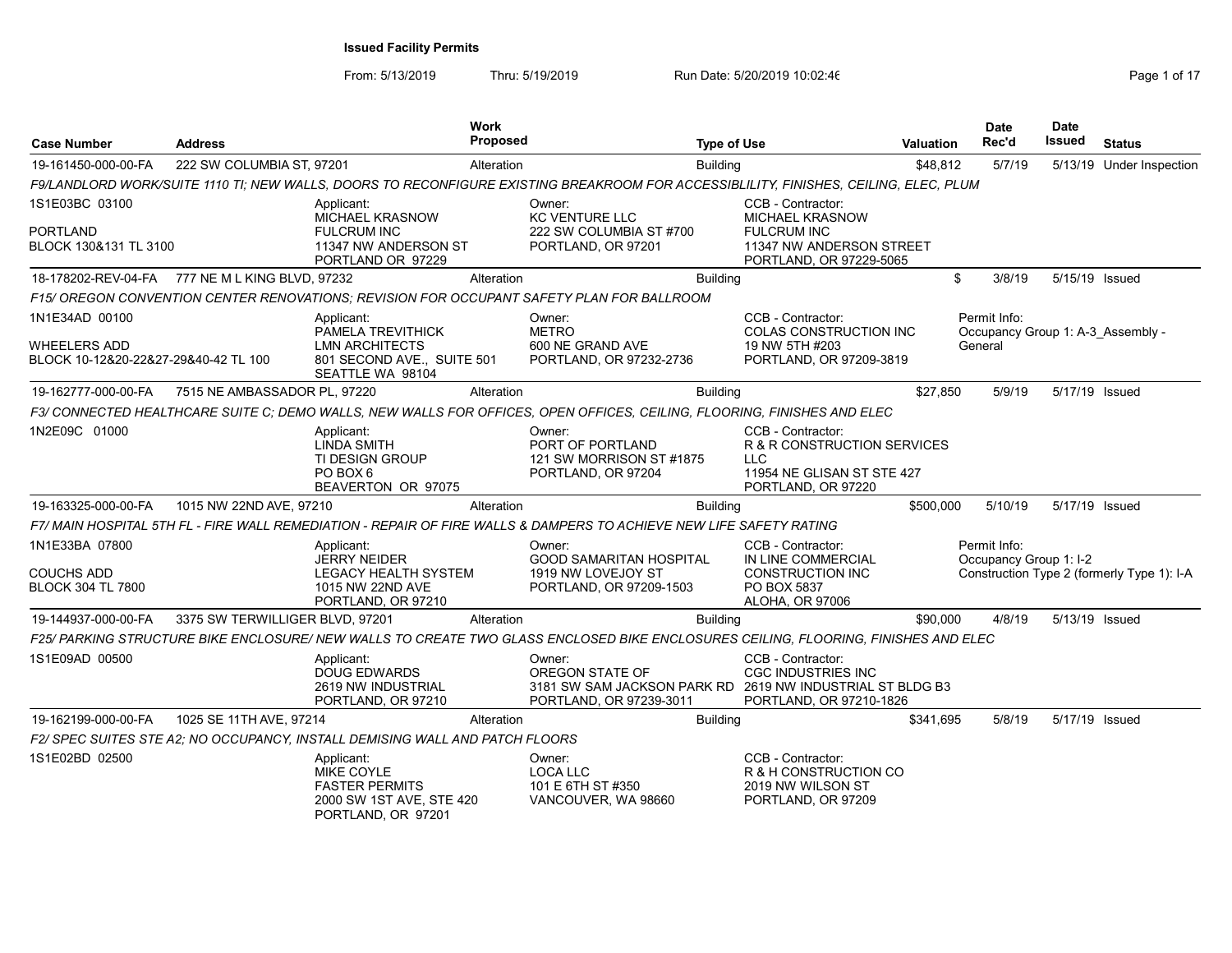| Case Number                                                                   | <b>Address</b>                | Work<br><b>Proposed</b>                                                                                       | <b>Type of Use</b>                                                                                                                                                     |                                                                                                                                               | <b>Valuation</b> | Date<br>Rec'd                                    | <b>Date</b><br>Issued | <b>Status</b>                               |
|-------------------------------------------------------------------------------|-------------------------------|---------------------------------------------------------------------------------------------------------------|------------------------------------------------------------------------------------------------------------------------------------------------------------------------|-----------------------------------------------------------------------------------------------------------------------------------------------|------------------|--------------------------------------------------|-----------------------|---------------------------------------------|
| 19-162034-000-00-FA                                                           | 111 SW 5TH AVE, 97204         | Alteration                                                                                                    | <b>Building</b>                                                                                                                                                        |                                                                                                                                               | \$113,090        | 5/8/19                                           |                       | 5/17/19 Issued                              |
|                                                                               |                               |                                                                                                               | F1/ CREATING IT FUTURES 40TH FL TI; NEW WALLS TO CREATE OFFICE, OPEN OFFICE, TRAINING ROOM, SERVER RM, CLOSET, RECEPTION AREA, KITCHENETTE, CEILING, FLOORING, FINISHE |                                                                                                                                               |                  |                                                  |                       |                                             |
| 1N1E34CD 01300                                                                |                               | Applicant:<br>MATT FITZGERALD<br><b>GBD ARCHITECTS</b><br>1120 NW COUCH ST, STE 300<br>PORTLAND OR 97209      |                                                                                                                                                                        | CCB - Contractor:<br><b>FRANK WHITE</b><br>JOHNSON PROJECT SOLUTIONS<br><b>INC</b><br>919 SW TAYLOR STREET SUITE<br>250<br>PORTLAND, OR 97205 |                  |                                                  |                       |                                             |
| 19-150815-000-00-FA                                                           | 621 SW MORRISON ST. 97205     | Alteration                                                                                                    | <b>Building</b>                                                                                                                                                        |                                                                                                                                               | \$25.500         | 4/17/19                                          |                       | 5/13/19 Under Inspection                    |
|                                                                               |                               |                                                                                                               | F23/HICKOX STUDIO/ SUITE 150 TI: DEMO. NEW WALLS. DOORS TO CREATE COMMON WORK AREA. WAITING AND RECEPTION AREA'S. ADA CHANGING ROOM. BREAK ROOM. STORAGE ROOM.         |                                                                                                                                               |                  |                                                  |                       |                                             |
| 1S1E03BB 01800                                                                |                               | Applicant:<br><b>MELVIN ELMORE</b><br>ORENEVA CONSTRUCTON INC<br>812 SW 10TH AVE STE 204<br>PRLTAND, OR 97205 | Owner:<br>LVA4 PORTLAND ABB LLC<br>712 MAIN ST STE 2500<br>HOUSTON, TX 77002-3243                                                                                      | CCB - Contractor:<br>ORENEVA CONSTRUCTION INC<br>812 SW 10TH AVE #204<br>PORTLAND, OR 97205                                                   |                  |                                                  |                       |                                             |
| 18-178202-DFS-09-FA                                                           | 777 NE M L KING BLVD, 97232   | Alteration                                                                                                    | <b>Building</b>                                                                                                                                                        |                                                                                                                                               | \$6,048          | 5/8/19                                           |                       | 5/17/19 Issued                              |
|                                                                               |                               |                                                                                                               | F13/ OREGON CONVENTION CENTER RENOVATIONS: DFS FOR SEISMIC RESTRAINT FOR PLUMBING PIPING AND EQUIPMENT                                                                 |                                                                                                                                               |                  |                                                  |                       |                                             |
| 1N1E34AD 00100<br><b>WHEELERS ADD</b><br>BLOCK 10-12&20-22&27-29&40-42 TL 100 |                               | Applicant:<br>ALEXANDRA YOUNG<br><b>COLAS CONSTRUCTION</b><br>19 NW 5TH AVE STE 203<br>PORTLAND, OR 97209     | Owner:<br><b>METRO</b><br>600 NE GRAND AVE<br>PORTLAND, OR 97232-2736                                                                                                  |                                                                                                                                               |                  | Permit Info:<br>General                          |                       | Occupancy Group 1: A-3 Assembly -           |
| 19-159577-000-00-FA                                                           | 3203 SE WOODSTOCK BLVD, 97202 | Alteration                                                                                                    | <b>Building</b>                                                                                                                                                        |                                                                                                                                               | \$143,000        | 5/2/19                                           |                       | 5/13/19 Issued                              |
|                                                                               |                               |                                                                                                               | F5/PSYCHOLOGY BUILDING/ MULTIPURPOSE RM//STE 102 & 103 TI: DEMO PARTITION WALL TO COMBINE SUITES 102 & 103. RE-INSTALL EXISTING DOORS CEILING. ELEC. PLUM              |                                                                                                                                               |                  |                                                  |                       |                                             |
| 1S1E13 00100<br>SECTION 13 1S 1E<br>TL 100 103.39 ACRES                       |                               | Applicant:<br><b>MARK BECKIUS</b><br>2344 NW 24TH AV<br>PORTLAND, OR 97210                                    | Owner:<br>THE REED INSTITUTE<br>3203 SE WOODSTOCK BLVD<br>PORTLAND, OR 97202-8138                                                                                      | CCB - Contractor:<br><b>SCOTT PATER</b><br>REIMERS & JOLIVETTE INC<br>2344 NW 24TH AVE<br>PORTLAND, OR 972102132                              |                  | Permit Info:<br>Occupancy Group 1: B             |                       | Construction Type 2 (formerly Type 1): II-B |
| 19-160657-000-00-FA                                                           | 421 SW OAK ST, 97204          | Alteration                                                                                                    | <b>Building</b>                                                                                                                                                        |                                                                                                                                               | \$35,000         | 5/6/19                                           |                       | 5/13/19 Issued                              |
|                                                                               |                               |                                                                                                               | F15/FIVE OAK/ 2ND AND 5TH FLOORS TI/DEMO, 2ND FLR- INSTALL NEW WALLS, DOORS TO CREATE NEW OFFICE, 5TH FLR - UPGRADE RESTROOMS FOR ACCESSIBLILITY, FINISHES, CEILING, E |                                                                                                                                               |                  |                                                  |                       |                                             |
| 1N1E34CD 03000                                                                |                               | Applicant:<br><b>MATT FITZGERALD</b>                                                                          | Owner:<br><b>G&amp;I VII LINCOLN BUILDING LP</b>                                                                                                                       | CCB - Contractor:<br>R & H CONSTRUCTION CO                                                                                                    |                  | Permit Info:<br>Occupancy Group 1: B Bank, Off., |                       |                                             |
| PORTLAND<br><b>BLOCK 66 LOT 1&amp;2</b><br>7&8                                |                               | <b>GBD ARCHITECTS INC</b><br>1120 NW Couch St, #300<br>Portland, OR 97209                                     | 220 E 42ND ST 27TH FL<br>NEW YORK, NY 10017-5819                                                                                                                       | 2019 NW WILSON ST<br>PORTLAND, OR 97209                                                                                                       |                  | Med.Off., Pub.Blda.                              |                       | Construction Type 2 (formerly Type 1): I-A  |
| 19-157709-000-00-FA                                                           | 121 SW MORRISON ST. 97204     | Alteration                                                                                                    | <b>Building</b>                                                                                                                                                        |                                                                                                                                               | \$20,500         | 4/30/19                                          |                       | 5/13/19 Issued                              |
|                                                                               |                               |                                                                                                               | F1/ACT-ON TI 2ND FL; DEMO WALLS, NEW WALLS FOR OPEN OFFICE, BREAKRM, FLOORING, CEILING, FINISHES, PLUM AND ELEC                                                        |                                                                                                                                               |                  |                                                  |                       |                                             |
| 1S1E03BA 02700                                                                |                               | Applicant:<br>ANDREW DUGAS                                                                                    | Owner:<br>TERRACE TOWER U S A -                                                                                                                                        | CCB - Contractor:<br><b>ALAN VOLM</b>                                                                                                         |                  | Permit Info:<br>Occupancy Group 1: B Bank, Off., |                       |                                             |
| PORTLAND<br>BLOCK 15<br><b>LOT 1-4</b><br>LOT 7&8 EXC W 75'                   |                               | PACIFIC CREST STRUCTURES INC PORTLAND INC<br>17750 SW UPPER BOONES<br>FERRY RD SUITE 190<br>DURHAM OR 97224   | 121 SW MORRISON ST #250<br>PORTLAND, OR 97204-3179                                                                                                                     | PACIFIC CREST STRUCTURES INC Med.Off., Pub.Bldg.<br>17750 SW UPPER BOONES FRY<br>RD 190<br>DURHAM, OR 97224                                   |                  |                                                  |                       | Construction Type 2 (formerly Type 1): I-A  |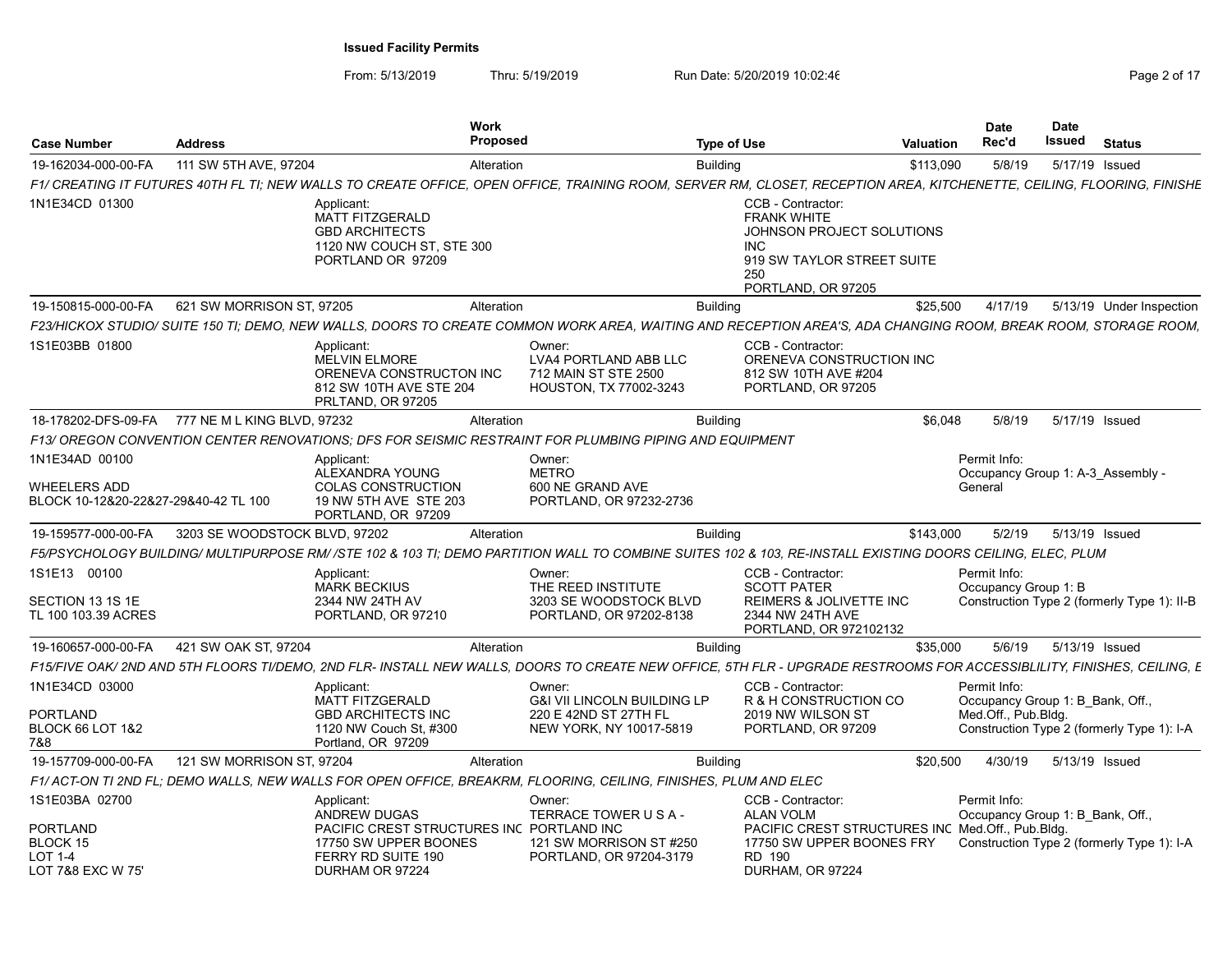| <b>Case Number</b>                                       | <b>Address</b>                                |                                                                                                                              | Work<br>Proposed |                                                                                                                                                                                                                                                                                                                                                                                      | <b>Type of Use</b> |                                                                                                             | <b>Valuation</b> | <b>Date</b><br>Rec'd | Date<br>Issued | Status         |
|----------------------------------------------------------|-----------------------------------------------|------------------------------------------------------------------------------------------------------------------------------|------------------|--------------------------------------------------------------------------------------------------------------------------------------------------------------------------------------------------------------------------------------------------------------------------------------------------------------------------------------------------------------------------------------|--------------------|-------------------------------------------------------------------------------------------------------------|------------------|----------------------|----------------|----------------|
| 19-160429-000-00-FA                                      | 0615 SW PALATINE HILL RD, 97219               |                                                                                                                              | Alteration       |                                                                                                                                                                                                                                                                                                                                                                                      | <b>Building</b>    |                                                                                                             | \$120,000        | 5/6/19               |                | 5/13/19 Issued |
|                                                          |                                               |                                                                                                                              |                  | B2/FOREST MANZANITA RES HALL/LVL 1 & 2 TI; DEMO, NEW DOOR, WALLS, TO CREATE NEW KITCHEN LAYOUT, FINISHES, CEILING, ELEC, PLUM                                                                                                                                                                                                                                                        |                    |                                                                                                             |                  |                      |                |                |
| 1S1E27D 00100<br>SECTION 27 1S 1E                        | TL 100 85.50 ACRES SPLIT LEVY (R709301280     | Applicant:<br>MIKE COYLE<br><b>FASTER PERMITS</b><br>2000 SW 1ST AVE, STE 420<br>PORTLAND, OR 97201                          |                  | Owner:<br>LEWIS & CLARK COLLEGE<br>0615 SW PALATINE HILL RD MSC<br>27<br>PORTLAND, OR 97219                                                                                                                                                                                                                                                                                          |                    | CCB - Contractor:<br><b>BREMIK CONSTRUCTION INC</b><br>1026 SE STARK STREET<br>PORTLAND, OR 97214           |                  |                      |                |                |
| 19-133012-000-00-FA                                      | 5037 SW IOWA ST, 97221                        |                                                                                                                              | Alteration       |                                                                                                                                                                                                                                                                                                                                                                                      | <b>Building</b>    |                                                                                                             | \$2,672,930      | 3/14/19              |                | 5/14/19 Issued |
|                                                          |                                               |                                                                                                                              |                  | F29/ HAYHURST SCHOOL TI; EXTERIOR: REPLACE PORTION OF ROOF OVER GYM, ALL ELEVATIONS REMOVE WINDOWS AND INFILL WITH CMU & SIDING, NEW WINDOW SYSTEM AT GYM; INTEF                                                                                                                                                                                                                     |                    |                                                                                                             |                  |                      |                |                |
| 1S1E18DB 09500<br>SECTION 18 1S 1E<br>TL 9500 7.27 ACRES |                                               | Applicant:<br>NICHOLAS SUKKAU<br>PORTLAND PUBLIC SCHOOLS<br>501 N DIXON ST<br>PORTLAND OR 97227                              |                  | Owner:<br>SCHOOL DISTRICT NO 1(LEASED<br>PO BOX 3107<br>PORTLAND, OR 97208-3107<br>Owner:<br>MULTIPLE TENANTS<br>PO BOX 3107<br>PORTLAND, OR 97208-3107                                                                                                                                                                                                                              |                    | CCB - Contractor:<br><b>GRANT WILLS</b><br>2KG CONTRACTORS INC<br>4917 NE 185TH DRIVE<br>PORTLAND, OR 97230 |                  |                      |                |                |
|                                                          | 19-110938-DFS-01-FA  2724 SW MOODY AVE, 97201 |                                                                                                                              | Alteration       |                                                                                                                                                                                                                                                                                                                                                                                      | <b>Building</b>    |                                                                                                             | \$8,100          | 4/29/19              |                | 5/14/19 Issued |
|                                                          |                                               |                                                                                                                              |                  | B2/OHSU KCRB BLDG OLIA POKE & TEA 1ST FLR; DFS, INSTALL WALK-IN COOLER FREEZER COMBO, ELEC, PLUM                                                                                                                                                                                                                                                                                     |                    |                                                                                                             |                  |                      |                |                |
| 1S1E10 00200                                             |                                               | Applicant:<br><b>BOB CRIDER</b><br>CRIDER MECHANICAL LLC - SEE<br><b>CASHIER</b><br>9131 SE TAGGART ST<br>PORTLAND, OR 97266 |                  | Owner:<br>OREGON HEALTH<br>3181 SW SAM JACKSON PARK RD<br>PORTLAND, OR 97239-3011<br>Owner:<br><b>SCIENCE</b><br>3181 SW SAM JACKSON PARK RD<br>PORTLAND, OR 97239-3011<br>Owner:<br><b>UNIVERSITY</b><br>3181 SW SAM JACKSON PARK RD<br>PORTLAND, OR 97239-3011<br>Owner:<br>OREGON HEALTH & SCIENCE<br><b>UNIVERSITY</b><br>3181 SW SAM JACKSON PARK RD<br>PORTLAND, OR 97239-3011 |                    |                                                                                                             |                  |                      |                |                |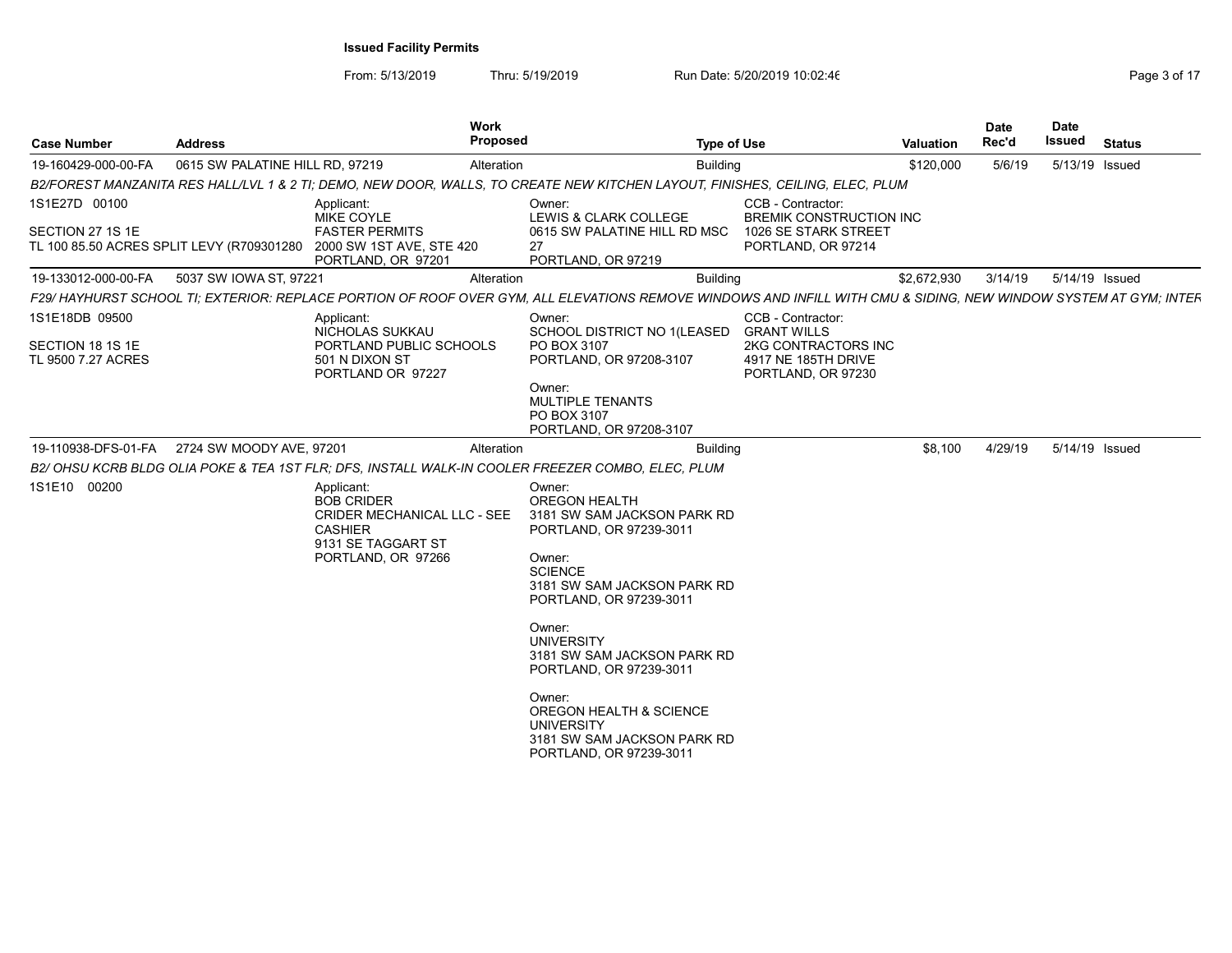| <b>Case Number</b>                                       | <b>Address</b>              |                                                                                                                                      | <b>Work</b><br><b>Proposed</b> |                                                                                                                                                                        | <b>Type of Use</b> |                                                                                                                                               | <b>Valuation</b> | <b>Date</b><br>Rec'd                                                           | <b>Date</b><br>Issued | <b>Status</b>                                |
|----------------------------------------------------------|-----------------------------|--------------------------------------------------------------------------------------------------------------------------------------|--------------------------------|------------------------------------------------------------------------------------------------------------------------------------------------------------------------|--------------------|-----------------------------------------------------------------------------------------------------------------------------------------------|------------------|--------------------------------------------------------------------------------|-----------------------|----------------------------------------------|
| 19-154690-000-00-FA                                      | 760 SW 9TH AVE, 97205       |                                                                                                                                      | Alteration                     |                                                                                                                                                                        | <b>Building</b>    |                                                                                                                                               | \$25,000         | 4/23/19                                                                        | 5/14/19 Issued        |                                              |
|                                                          |                             |                                                                                                                                      |                                | B2/ LANDLORD WORK GROUND FLOOR; NO OCCUPANCY, ADD CONCRETE TOPPING SLAB AT SOUTHWEST RETAIL SPACE 116 - SHELL SPACE FOR FUTURE TENANT BUILD OUT                        |                    |                                                                                                                                               |                  |                                                                                |                       |                                              |
| 1N1E34CC 09700                                           |                             | Applicant:<br><b>VINCE GALEA</b><br><b>ANKROM MOISAN</b><br>38 NW DAVIS ST, SUITE 300<br>PORTLAND, OR 97209                          |                                | Owner:<br>WEST PARK AVENUE LLC<br>760 SW 9TH AVE #2250<br>PORTLAND, OR 97205-2584<br>Owner:<br>WEST PARK AVENUE LLC<br>760 SW 9TH AVE #2250<br>PORTLAND, OR 97205-2584 |                    | CCB - Contractor:<br>R & H CONSTRUCTION CO<br>2019 NW WILSON ST<br>PORTLAND, OR 97209                                                         |                  |                                                                                |                       |                                              |
| 19-153311-000-00-FA                                      | 1500 SW 1ST AVE, 97201      |                                                                                                                                      | Alteration                     |                                                                                                                                                                        | <b>Building</b>    |                                                                                                                                               | \$50,000         | 4/22/19                                                                        | 5/16/19 Issued        |                                              |
|                                                          |                             | F26/ LANDLORD WORK FL 1 & 2: DEMO STAIRS BETWEEN STE 113 AND 200                                                                     |                                |                                                                                                                                                                        |                    |                                                                                                                                               |                  |                                                                                |                       |                                              |
| 1S1E03CA 00600<br>PORTLAND<br>BLOCK 116 TL 600           |                             | Applicant:<br><b>BRANDI STEVENS</b><br><b>MELVIN MARK CO</b><br>111 SW COLUMBIA, STE 1380<br>PORTLAND OR 97201                       |                                | Owner:<br><b>URBAN OFFICE &amp; PARKING</b><br><b>FACILITIES</b><br>111 SW COLUMBIA ST #1380<br>PORTLAND, OR 97201-5845                                                |                    | CCB - Contractor:<br>MELVIN MARK CONSTRUCTION C(Occupancy Group 1: B<br>111 SW COLUMBIA ST STE 1380<br>PORTLAND, OR 97201-5873                |                  | Permit Info:                                                                   |                       | Construction Type 2 (formerly Type 1): I-A   |
| 19-162146-000-00-FA                                      | 2501 SW 1ST AVE, 97201      |                                                                                                                                      | Alteration                     |                                                                                                                                                                        | <b>Building</b>    |                                                                                                                                               | \$11.000         | 5/8/19                                                                         | 5/16/19 Issued        |                                              |
|                                                          |                             |                                                                                                                                      |                                | B2/ BLUE-VOLT SUITE 400 TI; NEW WALL TO CREATE QUIET ROOM, CEILING, FLOORING, FINISHES AND ELEC                                                                        |                    |                                                                                                                                               |                  |                                                                                |                       |                                              |
| 1S1E10BB 00800<br>SOUTH AUDITORIUM ADD<br>BLOCK F TL 800 |                             | Applicant:<br><b>STEVE VIRNIG</b><br>12606 NE 95TH ST #C130<br>VANCOUVER WA 98682                                                    |                                | Owner:<br>SW 1ST AVENUE - COMPANY II LLI UNIQUE INTERIORS LLC<br>1501 QUAIL ST #230<br>NEWPORT BEACH, CA 92660                                                         |                    | CCB - Contractor:<br>12606 NE 95TH ST STE 130<br>VANCOUVER, WA 98682                                                                          |                  | Permit Info:<br>Occupancy Group 1: B Bank, Off.,<br>Med.Off., Pub.Bldg.        |                       | Construction Type 2 (formerly Type 1): II-A  |
| 19-153761-000-00-FA                                      | 805 SW BROADWAY, 97205      |                                                                                                                                      | Alteration                     |                                                                                                                                                                        | <b>Building</b>    |                                                                                                                                               | \$327,000        | 4/22/19                                                                        | 5/16/19 Issued        |                                              |
|                                                          |                             | F23/LOCKER RMS LVL B1 TI; REMODEL RESTROOM, CEILING, FLOORING, FINISHES PLUMB AND ELEC                                               |                                |                                                                                                                                                                        |                    |                                                                                                                                               |                  |                                                                                |                       |                                              |
| 1S1E03BB 04400<br>PORTLAND<br>BLOCK 210<br>LOT 1-8       |                             | Applicant:<br><b>JOE MORGAN</b><br><b>TVA ARCHITECTS</b><br>920 SW 6TH AVE, SUITE 1500<br>PORTLAND, OR 97204                         |                                | Owner:<br>FOX TOWER LLC<br>760 SW ITH AVE #2250<br>PORTLAND, OR 97205-2584                                                                                             |                    | CCB - Contractor:<br><b>FRANK WHITE</b><br>JOHNSON PROJECT SOLUTIONS<br><b>INC</b><br>919 SW TAYLOR STREET SUITE<br>250<br>PORTLAND, OR 97205 |                  | Permit Info:<br>Occupancy Group 1: B                                           |                       | Construction Type 2 (formerly Type 1): I-A   |
| 19-150268-000-00-FA                                      | 13935 NE AIRPORT WAY, 97230 |                                                                                                                                      | Alteration                     |                                                                                                                                                                        | <b>Building</b>    |                                                                                                                                               | \$57,271         | 4/17/19                                                                        | 5/16/19 Issued        |                                              |
|                                                          |                             | B1/PG LONG BLDG C TI; HIGH PILE PALLET RACKING MAX HEIGHT 16 FT***CONNECTED TO 18-282234 FA****                                      |                                |                                                                                                                                                                        |                    |                                                                                                                                               |                  |                                                                                |                       |                                              |
| 1N2E14 00302                                             |                             | Applicant:<br><b>RYAN BRODERICK</b><br>NORTHWEST HANDLING SYSTEM: 851 SW 6TH AVE #1200<br>18008 NE AIRPORT WAY<br>PORTLAND, OR 97230 |                                | Owner:<br><b>PROLOGIS TLF LLC</b><br>PORTLAND, OR 97204<br>Owner:<br>PROLOGIS TLF LLC                                                                                  |                    | CCB - Contractor:<br>NORTH WEST HANDLING<br><b>SYSTEMS INC</b><br>1100 SW 7TH STREET<br>RENTON, WA 98057                                      |                  | Permit Info:<br>Occupancy Group 1: S-1 Storage -<br>Moderate Hazard, Warehouse |                       | Construction Type 2 (formerly Type 1): III-B |
|                                                          |                             |                                                                                                                                      |                                | 851 SW 6TH AVE #1200<br>PORTLAND, OR 97204                                                                                                                             |                    |                                                                                                                                               |                  |                                                                                |                       |                                              |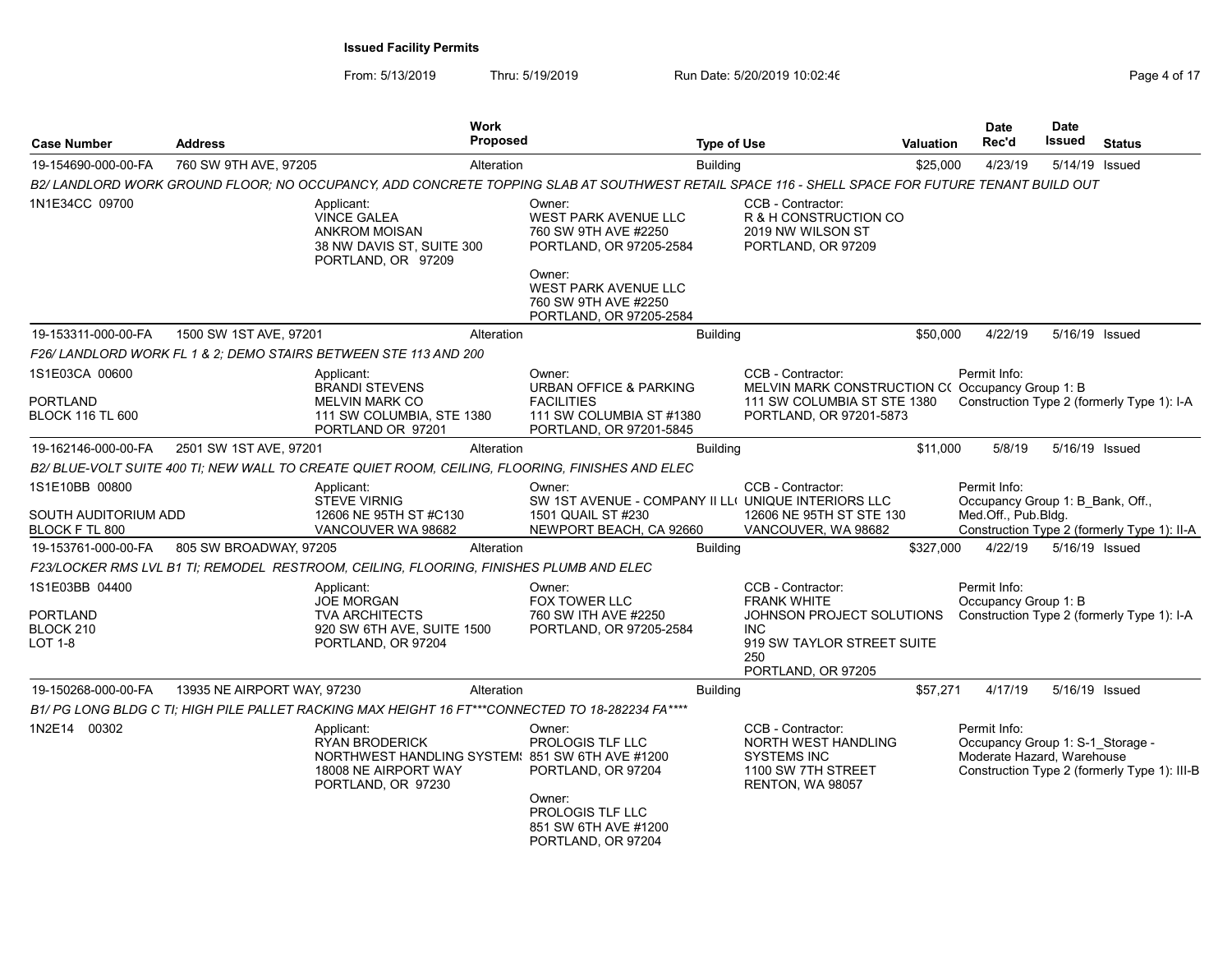| <b>Case Number</b>                                                            | <b>Address</b>                      |                                                                                                        | Work<br>Proposed |                                                                                                                                                                | <b>Type of Use</b> |                                                        | Valuation | <b>Date</b><br>Rec'd                                    | <b>Date</b><br>Issued | <b>Status</b>                                |
|-------------------------------------------------------------------------------|-------------------------------------|--------------------------------------------------------------------------------------------------------|------------------|----------------------------------------------------------------------------------------------------------------------------------------------------------------|--------------------|--------------------------------------------------------|-----------|---------------------------------------------------------|-----------------------|----------------------------------------------|
| 19-160809-000-00-FA                                                           | 0615 SW PALATINE HILL RD, 97219     |                                                                                                        | Alteration       |                                                                                                                                                                | <b>Building</b>    |                                                        | \$12,000  | 5/6/19                                                  |                       | 5/13/19 Issued                               |
|                                                                               |                                     |                                                                                                        |                  | B2/COPELAND RESIDENCE HALL/2ND FLR TI; DEMO, NEW CASEWORK, TO CREATE NEW KITCHEN, FINISHES, FLOORING, CEILING, ELEC, PLUM                                      |                    |                                                        |           |                                                         |                       |                                              |
| 1S1E27D 00100                                                                 |                                     | Applicant:<br>MIKE COYLE                                                                               |                  | Owner:<br>LEWIS & CLARK COLLEGE                                                                                                                                |                    | CCB - Contractor:<br>BREMIK CONSTRUCTION INC           |           | Permit Info:<br>Occupancy Group 1: R1                   |                       |                                              |
| SECTION 27 1S 1E                                                              |                                     | <b>FASTER PERMITS</b>                                                                                  |                  | 0615 SW PALATINE HILL RD MSC                                                                                                                                   |                    | 1026 SE STARK STREET                                   |           |                                                         |                       |                                              |
| TL 100 85.50 ACRES SPLIT LEVY (R709301280                                     |                                     | 2000 SW 1ST AVE, STE 420<br>PORTLAND, OR 97201                                                         |                  | 27<br>PORTLAND, OR 97219                                                                                                                                       |                    | PORTLAND, OR 97214                                     |           |                                                         |                       |                                              |
| 19-104170-REV-01-FA                                                           | 2201 NE LLOYD BLVD, 97232           |                                                                                                        | Alteration       |                                                                                                                                                                | <b>Building</b>    |                                                        | \$100.000 | 5/8/19                                                  |                       | 5/14/19 Issued                               |
|                                                                               |                                     |                                                                                                        |                  | F20/ LLOYD CENTER BLOCK G WALL REPAIR; VALUE ADDED REVISION TO REPAIR ADDITIONAL 90 LINEAL FT OF EIFS AND FRAMING DUE TO WATER DAMAGE                          |                    |                                                        |           |                                                         |                       |                                              |
| 1N1E35BA 00101                                                                |                                     | Applicant:<br><b>ZETA FERNANDO</b><br><b>WATERLEAF</b><br>419 SW 11TH AVE STE 200<br>PORTLAND OR 97205 |                  | Owner:<br>CAPREF LLOYD CENTER LLC<br>2201 LLOYD CENTER<br>PORTLAND, OR 97232-1315                                                                              |                    |                                                        |           | Permit Info:<br>Station                                 |                       | Occupancy Group 1: M Store, Service          |
| 19-153572-000-00-FA                                                           | 11536 NW SKYLINE BLVD, 97231        |                                                                                                        | Alteration       |                                                                                                                                                                | <b>Building</b>    |                                                        | \$272,000 | 4/22/19                                                 |                       | 5/14/19 Issued                               |
|                                                                               |                                     |                                                                                                        |                  | F25/ SKYLINE ELEMENTARY SCHOOL WALL REPAIR; REPAIR NORTHWEST WALL, NEW WINDOWS, FINISHES AND ELEC                                                              |                    |                                                        |           |                                                         |                       |                                              |
| 2N1W31D 00900                                                                 |                                     | Applicant:<br><b>DAN WILLIAMS</b>                                                                      |                  | Owner:<br>SCHOOL DISTRICT NO 1                                                                                                                                 |                    | CCB - Contractor:<br>PORTLAND COMMERCIAL               |           |                                                         |                       |                                              |
| SECTION 31 2N 1W                                                              |                                     | <b>FASTER PERMITS</b>                                                                                  |                  | PO BOX 3107                                                                                                                                                    |                    | <b>CONSTRUCTION LLC</b>                                |           |                                                         |                       |                                              |
| TL 900 5.84 ACRES                                                             |                                     | 2000 SW 1ST AVE SUITE 420<br>PORTLAND OR 97201                                                         |                  | PORTLAND, OR 97208-3107                                                                                                                                        |                    | PO BOX 17120<br>PORTLAND, OR 97217                     |           |                                                         |                       |                                              |
| 19-157392-000-00-FA                                                           | 1403 SE WATER AVE, 97214            |                                                                                                        | Alteration       |                                                                                                                                                                | <b>Building</b>    |                                                        | \$60,000  | 4/29/19                                                 |                       | 5/13/19 Issued                               |
|                                                                               |                                     |                                                                                                        |                  | F4/ MULT CO 1ST & 2ND FL; DEMO WALLS, NEW WALLS TO REMODEL TWO EXISTING RESTRMS AND CONVERT SUPPLY RM TO RESTRM, FLOORING, FINISHES, PLUM AND ELEC             |                    |                                                        |           |                                                         |                       |                                              |
| 1S1E03AD 06900                                                                |                                     | Applicant:                                                                                             |                  | Owner:                                                                                                                                                         |                    | CCB - Contractor:                                      |           | Permit Info:                                            |                       |                                              |
| <b>EAST PORTLAND</b>                                                          |                                     | Brenda Williamson-Mills<br><b>Multnomah County</b>                                                     |                  | MULTNOMAH COUNTY<br>2115 SE MORRISON ST                                                                                                                        |                    | CENTENNIAL CONTRACTORS<br><b>ENTERPRISES INC</b>       |           | Occupancy Group 1: B Bank, Off.,<br>Med.Off., Pub.Bldg. |                       |                                              |
| <b>BLOCK 11 TL 6900</b>                                                       |                                     | 401 N DIXSON ST<br>PORTLAND OR 97227                                                                   |                  | PORTLAND, OR 97214-2865                                                                                                                                        |                    | 11111 SUNSET HILLS ROAD STE<br>350<br>RESTON, VA 20190 |           |                                                         |                       | Construction Type 2 (formerly Type 1): III-B |
| 18-283789-DFS-01-FA                                                           | 7000 NE AIRPORT WAY, 97218          |                                                                                                        | Alteration       |                                                                                                                                                                | <b>Building</b>    |                                                        | \$26,500  | 5/2/19                                                  |                       | 5/15/19 Issued                               |
|                                                                               |                                     | B2/ PDX TERMINAL, CONCOURSE C & E ENPLANING & DEPLANING TI; DFS FOR ACOUSTICAL CEILING                 |                  |                                                                                                                                                                |                    |                                                        |           |                                                         |                       |                                              |
| 1N2E08B 00400                                                                 |                                     | Applicant:<br><b>TEDDY WIBERG</b>                                                                      |                  | Owner:<br>PORT OF PORTLAND                                                                                                                                     |                    |                                                        |           | Permit Info:<br>Occupancy Group 1: A-3                  |                       |                                              |
| SECTION 08 1N 2E                                                              |                                     | INTERIOR EXTERIOR SPECIALIST PO BOX 3529                                                               |                  |                                                                                                                                                                |                    |                                                        |           |                                                         |                       | Construction Type 2 (formerly Type 1): I-A   |
| TL 400 7.39 ACRES<br>SEE SUB ACCOUNTS                                         |                                     | P.O. BOX 83<br>SCOTTS MILLS, OR 97375                                                                  |                  | PORTLAND, OR 97208-3529                                                                                                                                        |                    |                                                        |           |                                                         |                       |                                              |
| 19-159618-000-00-FA                                                           | 825 NE MULTNOMAH ST - UNIT 1, 97232 |                                                                                                        | Alteration       |                                                                                                                                                                | <b>Building</b>    |                                                        | \$800,000 | 5/2/19                                                  |                       | 5/13/19 Issued                               |
|                                                                               |                                     |                                                                                                        |                  | F16/ PACIFICORP 20TH FL TI; NEW WALLS TO CREATE OFFICES, CONFERENCE ROOMS, WORK ROOMS, ENCLAVES, DENSE FILING, PHONE ROOMS, RESTROOMS, STORAGE, RECEPTION AREA |                    |                                                        |           |                                                         |                       |                                              |
| 1N1E35BB 90002                                                                |                                     | Applicant:                                                                                             |                  | Owner:                                                                                                                                                         |                    | CCB - Contractor:                                      |           | Permit Info:                                            |                       |                                              |
|                                                                               |                                     | <b>HEIDI PAYNE</b>                                                                                     |                  | PACIFICORP                                                                                                                                                     |                    | DEACON CONSTRUCTION LLC                                |           | Occupancy Group 1: B Bank, Off.,                        |                       |                                              |
| LLOYD CENTER TOWER CONDOMINIUM<br>UNIT <sub>1</sub><br><b>DEPT OF REVENUE</b> |                                     | 1000 SW BROADWAY STE 1700<br>PORTLAND, OR 97205                                                        |                  | 825 NE MULTNOMAH ST #1900<br>PORTLAND, OR 97232-2151                                                                                                           |                    | 901 NE GLISAN ST STE 100<br>PORTLAND, OR 97232         |           | Med.Off., Pub.Bldg.                                     |                       | Construction Type 2 (formerly Type 1): I-A   |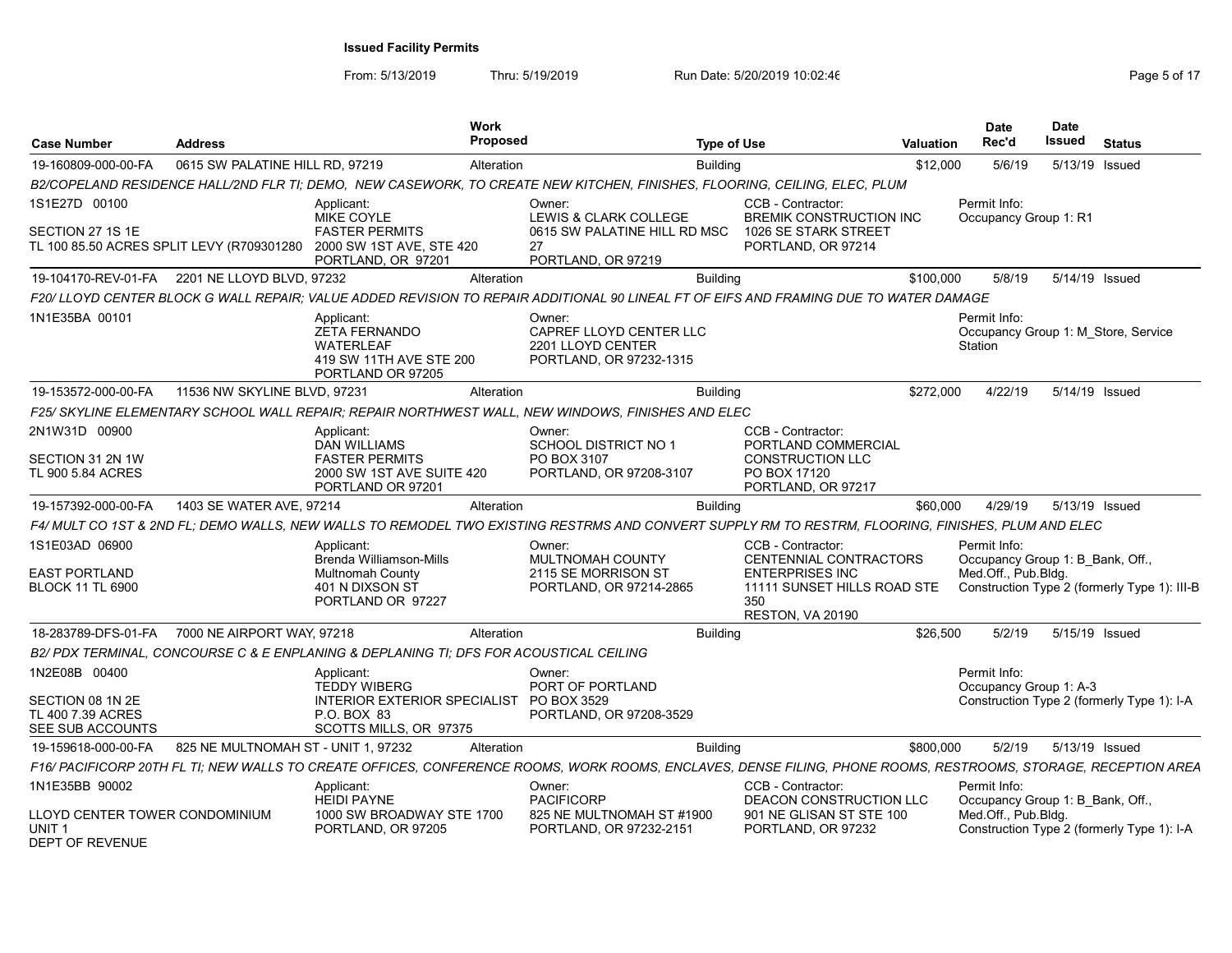| <b>Case Number</b>                                        | <b>Address</b>                                     | Work                                                                                                         | <b>Proposed</b>                                                                                       | <b>Type of Use</b>                                                                                                                                                     | <b>Valuation</b> | <b>Date</b><br>Rec'd                                                    | <b>Date</b><br>Issued | <b>Status</b>                               |
|-----------------------------------------------------------|----------------------------------------------------|--------------------------------------------------------------------------------------------------------------|-------------------------------------------------------------------------------------------------------|------------------------------------------------------------------------------------------------------------------------------------------------------------------------|------------------|-------------------------------------------------------------------------|-----------------------|---------------------------------------------|
| 19-110938-REV-01-FA                                       | 2724 SW MOODY AVE, 97201                           | Alteration                                                                                                   |                                                                                                       | <b>Building</b>                                                                                                                                                        | \$               | 5/3/19                                                                  | 5/17/19 Issued        |                                             |
|                                                           |                                                    |                                                                                                              |                                                                                                       | F18/ OHSU KCRB BLDG OLIA POKE & TEA 1ST FLR TI; REVISION REMODEL EXISTING BATHROOM FOR ACCESSIBILTY, CEILING, FLOORING, FINISHES, PLUMB AND ELEC                       |                  |                                                                         |                       |                                             |
| 1S1E10 00200                                              |                                                    | Applicant:<br><b>DAN WILLIAMS</b><br><b>FASTER PERMITS</b><br>2000 SW 1ST AVE SUITE 420<br>PORTLAND OR 97201 | Owner:<br><b>OREGON HEALTH &amp; SCIENCE</b><br><b>UNIVERSITY</b><br>PORTLAND, OR 97239-3011          | CCB - Contractor:<br><b>GREEN HAMMER INC</b><br>721 NW 9TH AVE #195<br>3181 SW SAM JACKSON PARK RD PORTLAND, OR 97209                                                  |                  |                                                                         |                       |                                             |
| 19-159214-000-00-FA                                       | 1400 SW 5TH AVE, 97201                             | Alteration                                                                                                   |                                                                                                       | Electrical                                                                                                                                                             | \$               | 5/2/19                                                                  |                       | 5/17/19 Under Inspection                    |
| power - FAB RESTROOM TI 1ST FL                            |                                                    |                                                                                                              |                                                                                                       |                                                                                                                                                                        |                  |                                                                         |                       |                                             |
| 1S1E03BC 02900                                            |                                                    | Applicant:<br><b>CHRISTENSON ELECTRIC INC.</b>                                                               | Owner:<br>MARK GROUP PARTNERSHIP NO (                                                                 |                                                                                                                                                                        |                  |                                                                         |                       |                                             |
| <b>PORTLAND</b><br>BLOCK 149<br><b>LOT 1-8</b>            |                                                    | 17201 NE SACRAMENTO ST<br>PORTLAND OR 97230-5941                                                             | 111 SW COLUMBIA ST #1380<br>PORTLAND, OR 97204                                                        |                                                                                                                                                                        |                  |                                                                         |                       |                                             |
| 19-166244-000-00-FA                                       | 919 SW TAYLOR ST, 97205                            |                                                                                                              | Alteration                                                                                            | Electrical                                                                                                                                                             | \$               | 5/17/19                                                                 | 5/17/19 Issued        |                                             |
|                                                           |                                                    |                                                                                                              |                                                                                                       | fire alarm - GTT GROUP SUITE 900 TI; NEW WALLS TO CREATE LOBBY AREA, OFFICES, LOUNGE, KITCHENETTE, CONFERENC RM, BATHRMS, STORAGE RM, OPEN OFFICE AREA, CEILING, FLOOI |                  |                                                                         |                       |                                             |
| 1S1E03BB 05700<br><b>PORTLAND</b><br>BLOCK 219<br>LOT 3&4 |                                                    | Applicant:<br>POINT MONITOR CORP.<br>5863 LAKEVIEW BLVD #100<br>LAKE OSWEGO, OR 97035-7058                   | Owner:<br>TOM MOYER THEATRES<br>760 SW 9TH AVE #2250<br>PORTLAND, OR 97205-2584                       |                                                                                                                                                                        |                  | Permit Info:<br>Occupancy Group 1: B Bank, Off.,<br>Med.Off., Pub.Bldg. |                       | Construction Type 2 (formerly Type 1): I-A  |
| 19-146091-000-00-FA                                       | 12130 NE AINSWORTH CIR, 97220                      | Alteration                                                                                                   |                                                                                                       | Electrical                                                                                                                                                             | \$               | 4/9/19                                                                  | 5/17/19 Issued        |                                             |
|                                                           |                                                    |                                                                                                              |                                                                                                       | power, data - SUITE 225 LANDLORD WORK DEMO ONLY; DEMO WALLS, CEILING, FLOORING, FINISHES AND **ELEC - RETURN PORTION OF SUITE TO SHELL FOR FUTURE TENANT BUILD OUT     |                  |                                                                         |                       |                                             |
| 1N2E14C 00700<br>SIVERS INDUSTRIAL PARK<br>BLOCK 7 TL 700 |                                                    | Applicant:<br><b>ERTELL ELECTRIC.</b><br>PO BOX 219<br>HILLSBORO OR 97123                                    | Owner:<br>TMT AIRPORT WAY INDUSTRIAL<br><b>INC</b><br>851 SW 6TH AVE #1200<br>PORTLAND, OR 97204-1349 |                                                                                                                                                                        |                  |                                                                         |                       |                                             |
| 19-166281-000-00-FA                                       | 2175 NW RALEIGH ST, 97210                          | Alteration                                                                                                   |                                                                                                       | Electrical                                                                                                                                                             | \$               | 5/17/19                                                                 | 5/17/19 Issued        |                                             |
|                                                           | data/access controls - NORTH HIGHLAND TI SUITE 370 |                                                                                                              |                                                                                                       |                                                                                                                                                                        |                  |                                                                         |                       |                                             |
| 1N1E28CD 02700<br><b>COUCHS ADD</b>                       |                                                    | Applicant:<br><b>WEST COAST BUSINESS</b><br>COMMUNICATIONS INC.                                              | Owner:<br>LJC SLABTOWN LLC<br>1015 NW 11TH AVE #242                                                   |                                                                                                                                                                        |                  | Permit Info:<br>Occupancy Group 1: B Bank, Off.,<br>Med.Off., Pub.Bldg. |                       |                                             |
| BLOCK 295<br>INC PT VAC ST LOT 11-18                      |                                                    | PO BOX 33770<br>PORTLAND OR 97292-3770                                                                       | PORTLAND, OR 97209-3496                                                                               |                                                                                                                                                                        |                  |                                                                         |                       | Construction Type 2 (formerly Type 1): II-B |
| 19-166317-000-00-FA                                       | 2611 SW 3RD AVE, 97201                             |                                                                                                              | Alteration                                                                                            | Electrical                                                                                                                                                             | \$               | 5/17/19                                                                 | 5/17/19 Issued        |                                             |
|                                                           |                                                    | power - Add (4) 120 Volt circuits for new furniture in employee work area room #390                          |                                                                                                       |                                                                                                                                                                        |                  |                                                                         |                       |                                             |
| 1S1E10BB 01100                                            |                                                    | Applicant:<br>DYNALECTRIC CO.                                                                                | Owner:<br>OREGON STATE BOARD OF                                                                       |                                                                                                                                                                        |                  |                                                                         |                       |                                             |
| SOUTH AUDITORIUM ADD<br>INC PT VAC ST-S 200' OF BLOCK E   |                                                    | 5711 SW HOOD AVE.<br>PORTLAND OR 97239-3716                                                                  | <b>HIGHER EDUCATION</b><br>3181 SW SAM JACKSON PARK RD<br>PORTLAND, OR 97239-3011                     |                                                                                                                                                                        |                  |                                                                         |                       |                                             |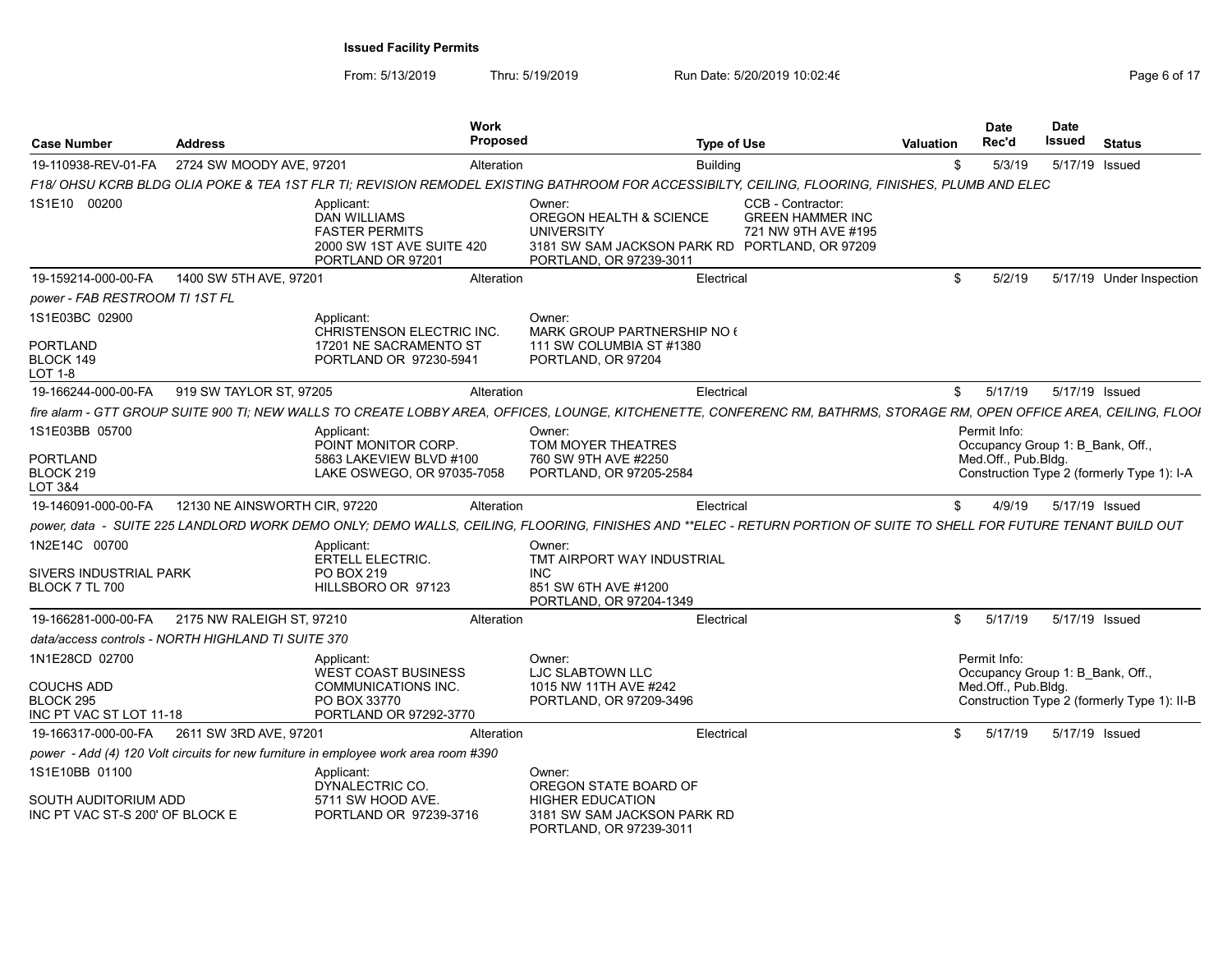|                                        |                                                  | <b>Work</b>                                                                                                                                                           |                                                                                |                    |                  | Date                                                                               | <b>Date</b> |                |                          |
|----------------------------------------|--------------------------------------------------|-----------------------------------------------------------------------------------------------------------------------------------------------------------------------|--------------------------------------------------------------------------------|--------------------|------------------|------------------------------------------------------------------------------------|-------------|----------------|--------------------------|
| <b>Case Number</b>                     | <b>Address</b>                                   | Proposed                                                                                                                                                              |                                                                                | <b>Type of Use</b> | <b>Valuation</b> | Rec'd                                                                              | Issued      | <b>Status</b>  |                          |
| 19-166511-000-00-FA                    | 1800 SW 1ST AVE, 97201                           | Alteration                                                                                                                                                            |                                                                                | Electrical         | \$               | 5/17/19                                                                            |             | 5/17/19 Final  |                          |
|                                        | hvac controls - CATALYTE 5TH FL STE 510 & 520 TI |                                                                                                                                                                       |                                                                                |                    |                  |                                                                                    |             |                |                          |
| 1S1E03CB 00100                         |                                                  | Applicant:<br>AMERICAN HEATING INC.                                                                                                                                   | Owner:<br><b>HARRISON SQUARE LLC</b>                                           |                    |                  | Permit Info:<br>Occupancy Group 1: B                                               |             |                |                          |
| SOUTH AUDITORIUM ADD<br>BLOCK I TL 100 |                                                  | 5035 SE 24TH<br>PORTLAND OR 97202-4765                                                                                                                                | 1800 SW 1ST AVE #600<br>PORTLAND, OR 97201-5356                                |                    |                  | Construction Type 2 (formerly Type 1): I-A                                         |             |                |                          |
| 19-166226-000-00-FA                    | 501 N GRAHAM ST, 97227                           | Alteration                                                                                                                                                            |                                                                                | Electrical         | \$               | 5/17/19                                                                            |             | 5/17/19 Issued |                          |
|                                        |                                                  | voice/data - LEGACY EMANUEL MOB 2/ 5TH FLR/STE 555; DEMO, NEW WALLS, DOORS, TO CREATE EXAMS ROOMS, RELOCATE RECEPTION AREA AND WAITING ROOM, FINISHES, CEILING, ELEC  |                                                                                |                    |                  |                                                                                    |             |                |                          |
| 1N1E27AC 01000                         |                                                  | Applicant:<br><b>CAPITOL DATA &amp;</b>                                                                                                                               | Owner:<br>LEGACY HEALTH SYSTEM                                                 |                    |                  | Permit Info:<br>Occupancy Group 1: B                                               |             |                |                          |
| ABENDS ADD<br><b>BLOCK 1 TL 1000</b>   |                                                  | <b>COMMUNICATIONS INC.</b><br>11401 NE MARX ST.<br>PORTLAND, OR 97220-1041                                                                                            | 1919 NW LOVEJOY ST<br>PORTLAND, OR 97209-1503                                  |                    |                  | Construction Type 2 (formerly Type 1): I-A                                         |             |                |                          |
| 19-166188-000-00-FA                    | 331 SW 6TH AVE, 97204                            | Alteration                                                                                                                                                            |                                                                                | Electrical         | \$               | 5/17/19                                                                            |             | 5/17/19 Issued |                          |
|                                        |                                                  | fire alarm - GOOGLE 9TH FLR TI: DEMO WALLS. NEW WALLS TO CREATE VESTIBULE. SEATING, MEETING RMS, MICRO KITCHEN, PRINT/STORAGE RM, SHOWER, BATHRM, WELLNESS RM, OPEN   |                                                                                |                    |                  |                                                                                    |             |                |                          |
| 1N1E34CC 03600                         |                                                  | Applicant<br>CONVERGINT TECHNOLOGIES                                                                                                                                  | Owner:<br>309 SW 6TH AVE PROPERTY LLC                                          |                    |                  |                                                                                    |             |                |                          |
| PORTLAND<br>BLOCK 83<br>LOT 3-6        |                                                  | LLC.<br>7678 SW MOHAWK ST # K<br>TUALATIN OR 97062-8119                                                                                                               | 2121 ROSECRANS AVE STE 4325<br>EL SEGUNDO, CA 90245                            |                    |                  |                                                                                    |             |                |                          |
| 19-166186-000-00-FA                    | 331 SW 6TH AVE, 97204                            | Alteration                                                                                                                                                            |                                                                                | Electrical         | \$               | 5/17/19                                                                            |             | 5/17/19 Issued |                          |
|                                        |                                                  | access - GOOGLE 9TH FLR TI: DEMO WALLS. NEW WALLS TO CREATE VESTIBULE. SEATING. MEETING RMS. MICRO KITCHEN. PRINT/STORAGE RM. SHOWER. BATHRM. WELLNESS RM. OPEN OI    |                                                                                |                    |                  |                                                                                    |             |                |                          |
| 1N1E34CC 03600                         |                                                  | Applicant<br>TYCO INTEGRATED SECURITY LL( 309 SW 6TH AVE PROPERTY LLC                                                                                                 | Owner:                                                                         |                    |                  |                                                                                    |             |                |                          |
| PORTLAND<br>BLOCK 83<br>LOT 3-6        |                                                  | 6305 ROSEWOOD ST STE A<br>LAKE OSWEGO, OR 97035-5388                                                                                                                  | 2121 ROSECRANS AVE STE 4325<br>EL SEGUNDO, CA 90245                            |                    |                  |                                                                                    |             |                |                          |
| 19-158390-000-00-FA                    | 121 SW SALMON ST. 97204                          | Alteration                                                                                                                                                            |                                                                                | Electrical         | \$               | 5/1/19                                                                             |             | 5/17/19 Issued |                          |
|                                        |                                                  | power, fire alarm - PBA STE 1440; NEW TENANT: DEMO WALLS, NEW WALLS FOR OFFICES, RECEPTION, CONFERENCE, BREAK RM, COPY RM, OPEN OFFICE, STORAGE RM, WELLNESS RM, FLOC |                                                                                |                    |                  |                                                                                    |             |                |                          |
| 1S1E03BA 02100                         |                                                  | Applicant:<br>COCHRAN INC. dba BROADWAY<br><b>ELECTRIC</b><br>7550 SW TECH CENTER DR STE<br>220<br>TIGARD OR 97223-8061                                               | Owner:<br>121 SW SALMON ST CORP<br>121 SW SALMON ST<br>PORTLAND, OR 97204-9951 |                    |                  | Permit Info:<br>Occupancy Group 1: B<br>Construction Type 2 (formerly Type 1): I-A |             |                |                          |
| 19-160826-000-00-FA                    | 1430 SW BROADWAY, 97201                          | Alteration                                                                                                                                                            |                                                                                | Electrical         | \$               | 5/6/19                                                                             |             |                | 5/17/19 Under Inspection |
|                                        |                                                  | power - NW PILOT PROJECT TI 2ND FL; DEMO WALLS, NEW WALLS TO REMODEL BREAKROOM, REAR ENTRANCE, WATING AREA, RECEPTION AREA, FLOORING, CEILING, FINISHES, PLUM AND I   |                                                                                |                    |                  |                                                                                    |             |                |                          |
| 1S1E03BC 02400                         |                                                  | Applicant:<br>RC COSTELLO ELECTRICAL                                                                                                                                  | Owner:<br><b>HARSCH INVESTMENT</b>                                             |                    |                  | Permit Info:<br>Occupancy Group 1: B Bank, Off.,                                   |             |                |                          |
| PORTLAND<br>BLOCK 186<br>LOT 5&6       |                                                  | CONTRACTING INC.<br>PO BOX 336<br>AURORA, OR 97002                                                                                                                    | PROPERTIES LLC<br><b>PO BOX 2708</b><br>PORTLAND, OR 97208-2708                |                    |                  | Med.Off., Pub.Bldg.                                                                |             |                |                          |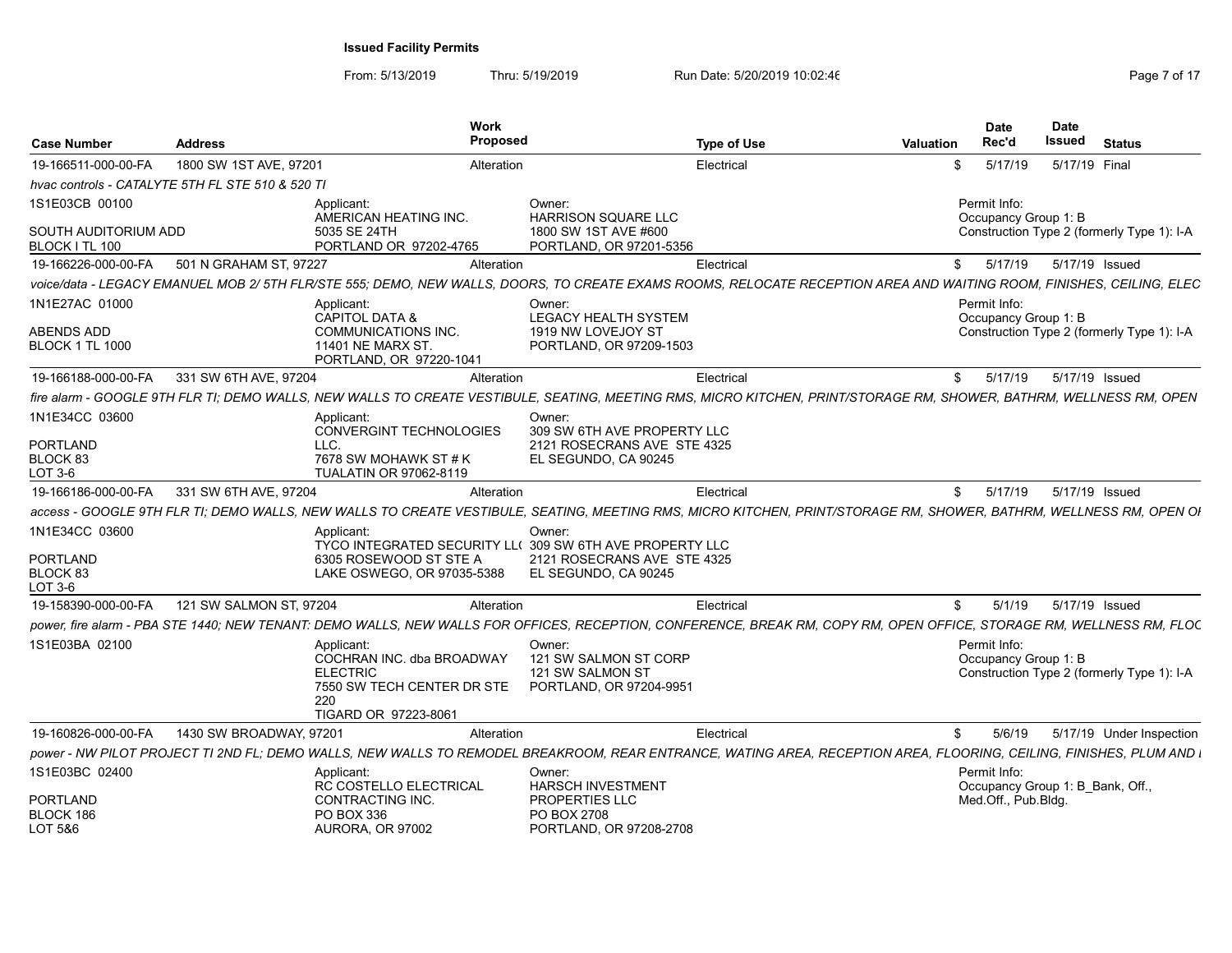| <b>Case Number</b>                                                                                                                       | <b>Address</b>                     | <b>Work</b><br><b>Proposed</b>                                                                                                                     |                                                                                                                      | <b>Type of Use</b> | <b>Valuation</b> | <b>Date</b><br>Rec'd                         | <b>Date</b><br>Issued | <b>Status</b>                              |
|------------------------------------------------------------------------------------------------------------------------------------------|------------------------------------|----------------------------------------------------------------------------------------------------------------------------------------------------|----------------------------------------------------------------------------------------------------------------------|--------------------|------------------|----------------------------------------------|-----------------------|--------------------------------------------|
| 19-165552-000-00-FA                                                                                                                      | 1025 SE 11TH AVE, 97214            | Alteration                                                                                                                                         |                                                                                                                      | Electrical         | \$               | 5/16/19                                      | 5/16/19 Issued        |                                            |
|                                                                                                                                          |                                    | hvac controls - SPEC SUITES STE A2; NO OCCUPANCY, INSTALL DEMISING WALL AND PATCH FLOORS                                                           |                                                                                                                      |                    |                  |                                              |                       |                                            |
| 1S1E02BD 02500                                                                                                                           |                                    | Applicant:<br>HVAC INC.<br>5188 SE INTERNATIONAL WAY<br>PORTLAND OR 97222-4602                                                                     | Owner:<br><b>LOCA LLC</b><br>101 E 6TH ST #350<br>VANCOUVER, WA 98660                                                |                    |                  |                                              |                       |                                            |
| 19-165551-000-00-FA                                                                                                                      | 1800 SW 1ST AVE, 97201             | Alteration                                                                                                                                         |                                                                                                                      | Electrical         | \$               | 5/16/19                                      | 5/16/19 Final         |                                            |
|                                                                                                                                          |                                    | data - CATALYTE 5TH FL STE 510 & 520 **// replaces commercial permit 19-161185ET                                                                   |                                                                                                                      |                    |                  |                                              |                       |                                            |
| 1S1E03CB 00100<br><b>SOUTH AUDITORIUM ADD</b><br>BLOCK I TL 100                                                                          |                                    | Applicant:<br><b>WIREMAP SYSTEMS LLC</b><br>6450 ridge Ave N.E.<br>Albany, OR 97322                                                                | Owner:<br><b>HARRISON SQUARE LLC</b><br>1800 SW 1ST AVE #600<br>PORTLAND, OR 97201-5356                              |                    |                  | Permit Info:<br>Occupancy Group 1: B         |                       | Construction Type 2 (formerly Type 1): I-A |
| 19-165548-000-00-FA                                                                                                                      | 700 SW 5TH AVE                     | Alteration                                                                                                                                         |                                                                                                                      | Electrical         | \$               | 5/16/19                                      | 5/16/19 Issued        |                                            |
|                                                                                                                                          |                                    | power - PIONEER PLACE HVAC TI; MULTIPLE LOCATIONS ON BASEMENT LEVEL - REPLACE WATER SOURCE HEAT PUMPS AND REPLACE ROOF TOP UNITS (ATRIUM) AND ELEC |                                                                                                                      |                    |                  |                                              |                       |                                            |
| 1S1E03BB1 90001                                                                                                                          |                                    | Applicant:<br>HUGHES ELECTRICAL<br>CONTRACTORS INC.<br>10490 NW JACKSON QUARRY RD<br>HILLSBORO, OR 97124-8184                                      | Owner:<br>PIONEER PLACE LLC<br>PO BOX 617905<br>CHICAGO, IL 60661-7905                                               |                    |                  | Permit Info:<br>Occupancy Group 1: M<br>I-FR |                       | Construction Type 2 (formerly Type 1):     |
| 19-154762-000-00-FA                                                                                                                      |                                    | 3181 SW SAM JACKSON PARK RD - Bldg MAC, 9 Alteration                                                                                               |                                                                                                                      | Electrical         | \$               | 4/24/19                                      | 5/15/19 Final         |                                            |
| HVAC cntrl - CO2 sensor mounted in return duct work                                                                                      |                                    |                                                                                                                                                    |                                                                                                                      |                    |                  |                                              |                       |                                            |
| 1S1E09 00200                                                                                                                             |                                    | Applicant:<br>SIEMENS INDUSTRY INC<br>15201 NW Greenbriar Prkwy Suite A 3181 SW SAM JACKSON PARK RD<br>Beaverton, OR 97006                         | Owner:<br>OREGON STATE OF<br>PORTLAND, OR 97239-3011<br>Owner:                                                       |                    |                  | Permit Info:<br>Occupancy Group 1: B         |                       | Construction Type 2 (formerly Type 1): I-B |
|                                                                                                                                          |                                    |                                                                                                                                                    | OREGON STATE BOARD OF<br><b>HIGHER EDUCATION</b><br>3181 SW SAM JACKSON PARK RD<br>PORTLAND, OR 97239-3011           |                    |                  |                                              |                       |                                            |
| 19-165039-000-00-FA                                                                                                                      |                                    | 3181 SW SAM JACKSON PARK RD - Bldg DCH, 9 Alteration                                                                                               |                                                                                                                      | Electrical         | \$               | 5/15/19                                      |                       | 5/15/19 Under Inspection                   |
|                                                                                                                                          |                                    | power - extend circuit for (2) - duplex receptacles for EKG cart charging Rm. #10205                                                               |                                                                                                                      |                    |                  |                                              |                       |                                            |
| 1S1E09 00200                                                                                                                             |                                    | Applicant:<br>DYNALECTRIC CO.<br>5711 SW HOOD AVE.<br>PORTLAND OR 97239-3716                                                                       | Owner:<br>OREGON STATE BOARD OF<br><b>HIGHER EDUCATION</b><br>3181 SW SAM JACKSON PARK RD<br>PORTLAND, OR 97239-3011 |                    |                  | Permit Info:<br>Occupancy Group 1: I-2       |                       | Construction Type 2 (formerly Type 1): I-A |
| 19-165027-000-00-FA                                                                                                                      | 3181 SW SAM JACKSON PARK RD, 97239 | Alteration                                                                                                                                         |                                                                                                                      | Electrical         | \$               | 5/15/19                                      | 5/15/19 Issued        |                                            |
|                                                                                                                                          |                                    | "power -- replace old ups w/new Power Ware 93PM 60KW Unit in ITG Bunker 3rd level parking structure "C                                             |                                                                                                                      |                    |                  |                                              |                       |                                            |
| 1S1E09 00200                                                                                                                             |                                    | Applicant:<br>DYNALECTRIC CO.                                                                                                                      | Owner:<br>OREGON STATE BOARD OF                                                                                      |                    |                  | Permit Info:<br>Occupancy Group 1: B         |                       |                                            |
| SECTION 09 1S 1E<br>TL 200 26.24 ACRES<br>LAND & IMPS SEE R327745 (R991090552) FOR<br>AIRSPACE & IMPS & R327746 (R991090555)<br>FOR IMPS |                                    | 5711 SW HOOD AVE.<br>PORTLAND OR 97239-3716                                                                                                        | <b>HIGHER EDUCATION</b><br>3181 SW SAM JACKSON PARK RD<br>PORTLAND, OR 97239-3011                                    |                    |                  | I-FR                                         |                       | Construction Type 2 (formerly Type 1):     |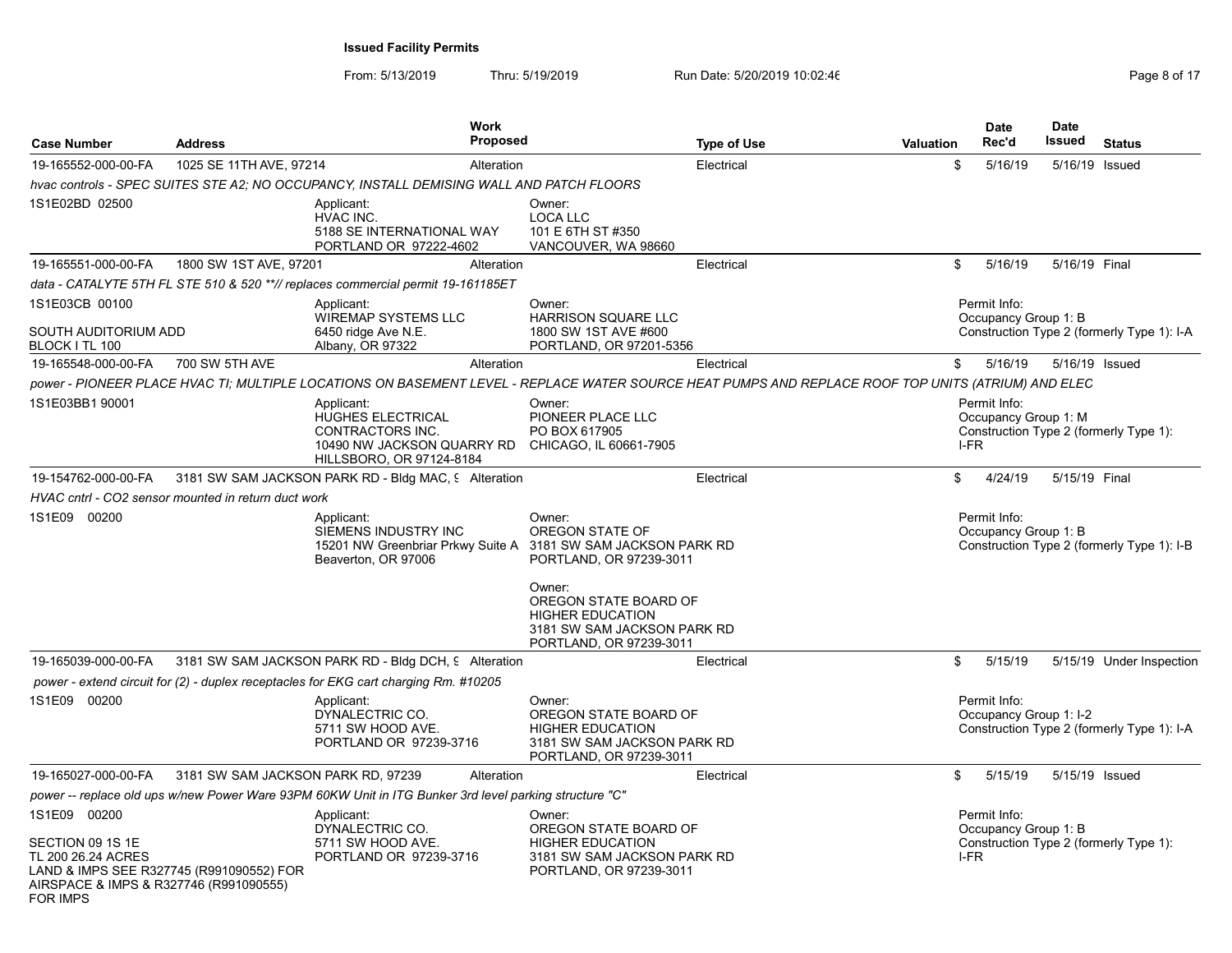|                                                                          |                                                   |                                                                                                                                                     | <b>Work</b>     |                                                                                 |                    |                  | <b>Date</b>                                                             | <b>Date</b>    |                                            |
|--------------------------------------------------------------------------|---------------------------------------------------|-----------------------------------------------------------------------------------------------------------------------------------------------------|-----------------|---------------------------------------------------------------------------------|--------------------|------------------|-------------------------------------------------------------------------|----------------|--------------------------------------------|
| <b>Case Number</b>                                                       | <b>Address</b>                                    |                                                                                                                                                     | <b>Proposed</b> |                                                                                 | <b>Type of Use</b> | <b>Valuation</b> | Rec'd                                                                   | Issued         | <b>Status</b>                              |
| 19-164985-000-00-FA                                                      | 121 SW MORRISON ST, 97204                         |                                                                                                                                                     | Alteration      |                                                                                 | Electrical         |                  | \$<br>5/15/19                                                           | 5/15/19 Issued |                                            |
|                                                                          |                                                   | access - ACT-ON TI 2ND FL; DEMO WALLS, NEW WALLS FOR OPEN OFFICE, BREAKRM, FLOORING, CEILING, FINISHES, PLUM AND ELEC                               |                 |                                                                                 |                    |                  |                                                                         |                |                                            |
| 1S1E03BA 02700                                                           |                                                   | Applicant:<br>SECURE PACIFIC CORPORATION                                                                                                            |                 | Owner:<br>TERRACE TOWER USA-                                                    |                    |                  | Permit Info:<br>Occupancy Group 1: B Bank, Off.,                        |                |                                            |
| <b>PORTLAND</b><br>BLOCK 15<br><b>LOT 1-4</b><br>LOT 7&8 EXC W 75'       |                                                   |                                                                                                                                                     |                 | PORTLAND INC<br>121 SW MORRISON ST #250<br>PORTLAND, OR 97204-3179              |                    |                  | Med.Off., Pub.Bldg.                                                     |                | Construction Type 2 (formerly Type 1): I-A |
| 19-164977-000-00-FA                                                      | 1000 SW BROADWAY, 97205                           |                                                                                                                                                     | Alteration      |                                                                                 | Electrical         |                  | \$<br>5/15/19                                                           |                | 5/15/19 Under Inspection                   |
|                                                                          |                                                   | power - D'ASCENZO EXPANSION /SUITE 1555 TI; DEM, NEW WALLS, DOORS, TO EXPAND SUITE 1555 INTO ADJACENT SUITE,1500, FLOORING, FINISHES, CEILING, ELEC |                 |                                                                                 |                    |                  |                                                                         |                |                                            |
| 1S1E03BB 02400                                                           |                                                   | Applicant:<br>JOHANSEN ELECTRIC INC.                                                                                                                |                 | Owner:<br>ONE THOUSAND BROADWAY                                                 |                    |                  | Permit Info:<br>Occupancy Group 1: B Bank, Off.,                        |                |                                            |
| <b>PORTLAND</b><br>BLOCK 182<br>LOT 5-8                                  |                                                   | 16869 65TH AVE PMB 311<br>LAKE OSWEGO OR 97035-7865                                                                                                 |                 | <b>BUILDING LP</b><br>1000 SW BROADWAY #1770<br>PORTLAND, OR 97205-3069         |                    |                  | Med.Off., Pub.Bldg.                                                     |                | Construction Type 2 (formerly Type 1): I-A |
| 19-131351-000-00-FA                                                      | 601 SW 2ND AVE, 97204                             |                                                                                                                                                     | Alteration      |                                                                                 | Electrical         |                  | \$<br>3/12/19                                                           |                | 5/15/19 Under Inspection                   |
| power/data - MODA 7TH FLR TI                                             |                                                   |                                                                                                                                                     |                 |                                                                                 |                    |                  |                                                                         |                |                                            |
| 1S1E03BA 05000                                                           |                                                   | Applicant:<br>CHRISTENSON ELECTRIC INC.                                                                                                             |                 | Owner:<br><b>MORRISON STREET CF LLC</b>                                         |                    |                  |                                                                         |                |                                            |
| <b>PORTLAND</b><br>BLOCK <sub>20</sub><br>LOT 1-4 EXC PT IN ST & LOT 5-8 |                                                   | 17201 NE SACRAMENTO ST<br>PORTLAND OR 97230-5941                                                                                                    |                 | PO BOX 1368<br>CARLSBAD, CA 92018                                               |                    |                  |                                                                         |                |                                            |
| 19-164984-000-00-FA                                                      | 520 SW 6TH AVE, 97204                             |                                                                                                                                                     | Alteration      |                                                                                 | Electrical         |                  | \$<br>5/15/19                                                           |                | 5/15/19 Under Inspection                   |
|                                                                          | power - adding recepts to existing Radar TI space |                                                                                                                                                     |                 |                                                                                 |                    |                  |                                                                         |                |                                            |
| 1N1E34CC 07900                                                           |                                                   | Applicant:<br>DYNALECTRIC CO.<br>5711 SW HOOD AVE.<br>PORTLAND OR 97239-3716                                                                        |                 | Owner:<br><b>FELTON PROPERTIES</b><br>520 SW 6TH AVE #610<br>PORTLAND, OR 97204 |                    |                  | Permit Info:<br>Occupancy Group 1: B Bank, Off.,<br>Med.Off., Pub.Bldg. |                | Construction Type 2 (formerly Type 1): I-A |
| 19-164839-000-00-FA                                                      | 710 NW 14TH AVE, 97209                            |                                                                                                                                                     | Alteration      |                                                                                 | Electrical         |                  | \$<br>5/14/19                                                           | 5/14/19 Issued |                                            |
|                                                                          |                                                   | power - Add (1) 120 volt 20 amp dedicated outlet for package lockers on first floor                                                                 |                 |                                                                                 |                    |                  |                                                                         |                |                                            |
| 1N1E33AD 99001                                                           |                                                   | Applicant:                                                                                                                                          |                 | Owner:                                                                          |                    |                  | Permit Info:                                                            |                |                                            |
| CRANE BUILDING LOFTS CONDOMINIUM<br>LOT 0-1<br>OFFICE UNIT               |                                                   | CHRISTENSON ELECTRIC INC.<br>17201 NE SACRAMENTO ST<br>PORTLAND OR 97230-5941                                                                       |                 | <b>CRANE BUILDING LLC</b><br>1215 4TH AVE #600<br>SEATTLE, WA 98161-1084        |                    |                  | Occupancy Group 1: B Bank, Off.,<br>Med.Off., Pub.Bldg.                 |                | Construction Type 2 (formerly Type 1): I-A |
| HISTORIC PROPERTY 15 YR 2006.<br>POTENTIAL ADDITIONAL TAX                |                                                   |                                                                                                                                                     |                 |                                                                                 |                    |                  |                                                                         |                |                                            |
| 19-164730-000-00-FA                                                      | 2121 NW RALEIGH ST, 97209                         |                                                                                                                                                     | Alteration      |                                                                                 | Electrical         |                  | \$<br>5/14/19                                                           | 5/14/19 Issued |                                            |
|                                                                          |                                                   | power, fire alarm - LANDLORD WORK/SUITES 103, 104, 107 & 110 TI; NEW CONCRETE SLAB IN-FILL ACCESS RAMP TO BACK OF HOUSE CORRIDOR                    |                 |                                                                                 |                    |                  |                                                                         |                |                                            |
| 1N1E28CD 02900                                                           |                                                   | Applicant:<br>DYNALECTRIC CO.                                                                                                                       |                 | Owner:<br><b>XPO PROPERTIES INC</b>                                             |                    |                  |                                                                         |                |                                            |
| <b>COUCHS ADD</b><br>BLOCK 294&295 TL 2900                               |                                                   | 5711 SW HOOD AVE.<br>PORTLAND OR 97239-3716                                                                                                         |                 | PO BOX 4138<br>PORTLAND, OR 97208-4138                                          |                    |                  |                                                                         |                |                                            |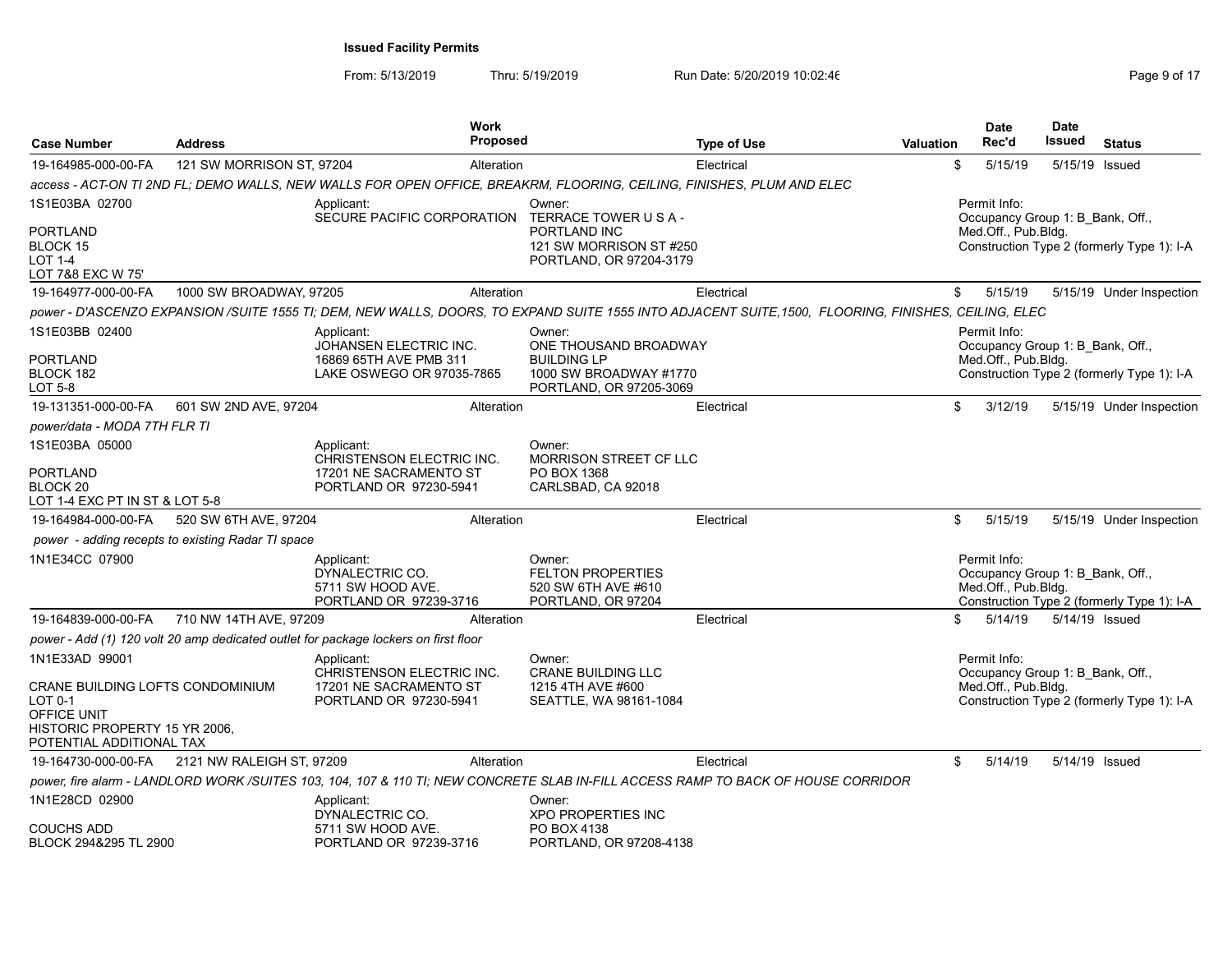| <b>Case Number</b>                                                                 | <b>Address</b>                           | <b>Work</b><br><b>Proposed</b>                                                                                                                                      |                                                                         | <b>Type of Use</b> | <b>Valuation</b> | <b>Date</b><br>Rec'd                                                    | <b>Date</b><br>Issued | <b>Status</b>                              |
|------------------------------------------------------------------------------------|------------------------------------------|---------------------------------------------------------------------------------------------------------------------------------------------------------------------|-------------------------------------------------------------------------|--------------------|------------------|-------------------------------------------------------------------------|-----------------------|--------------------------------------------|
| 19-113904-000-00-FA                                                                | 1211 SW 5TH AVE, 97204                   | Alteration                                                                                                                                                          |                                                                         | Electrical         | \$               | 1/30/19                                                                 |                       | 5/14/19 Issued                             |
|                                                                                    |                                          | power - PACWEST CENTER / LEVEL 12; DEMO, NEW WALLS, DOORS, TO RENOVATE LIFT LOBBY, COMMON LOBBY, RECONFIGURE RESTROOM FOR ACCESSIBILITY, FLOORING, FINISHES, CEILIN |                                                                         |                    |                  |                                                                         |                       |                                            |
| 1S1E03BC 00900                                                                     |                                          | Applicant:<br>WILLAMETTE ELECTRIC INC.                                                                                                                              | Owner:<br>TR PACWEST LLC                                                |                    |                  | Permit Info:<br>Occupancy Group 1: B Bank, Off.,                        |                       |                                            |
| <b>PORTLAND</b><br>BLOCK 167<br>LOT 1-8                                            |                                          | P.O. BOX 230547<br>TIGARD, OR 97281-0547                                                                                                                            | 120 N LASALLE ST #2900<br>CHICAGO, IL 60602                             |                    |                  | Med.Off., Pub.Bldg.                                                     |                       | Construction Type 2 (formerly Type 1): I-A |
| 19-132499-000-00-FA                                                                | 1211 SW 5TH AVE, 97204                   | Alteration                                                                                                                                                          |                                                                         | Electrical         | \$               | 3/14/19                                                                 |                       | 5/14/19 Issued                             |
|                                                                                    |                                          | power - COMMON LOBBY & RESTROOM 14TH FLOOR TI; REMODEL ELEVATOR LOBBY AREA, COMMON CORRIDORS, BATHRMS, CEILING, FLOORING, FINISHES, PLUMB AND ELEC                  |                                                                         |                    |                  |                                                                         |                       |                                            |
| 1S1E03BC 00900<br><b>PORTLAND</b><br>BLOCK 167<br>LOT 1-8                          |                                          | Applicant:<br>WILLAMETTE ELECTRIC INC.<br>P.O. BOX 230547<br>TIGARD, OR 97281-0547                                                                                  | Owner:<br>TR PACWEST LLC<br>120 N LASALLE ST #2900<br>CHICAGO, IL 60602 |                    |                  | Permit Info:<br>Occupancy Group 1: B Bank, Off.,<br>Med.Off., Pub.Bldg. |                       | Construction Type 2 (formerly Type 1): I-A |
| 19-132895-000-00-FA                                                                | 1211 SW 5TH AVE, 97204                   | Alteration                                                                                                                                                          |                                                                         | Electrical         | \$               | 3/14/19                                                                 |                       | 5/14/19 Issued                             |
|                                                                                    |                                          | power - COMMON LOBBY & RESTROOM 21ST FLOOR TI; REMODEL ELEVATOR LOBBY AREA, COMMON CORRIDORS, BATHRMS, CEILING, FLOORING, FINISHES, PLUMB AND ELEC                  |                                                                         |                    |                  |                                                                         |                       |                                            |
| 1S1E03BC 00900                                                                     |                                          | Applicant:<br>WILLAMETTE ELECTRIC INC.                                                                                                                              | Owner:<br>TR PACWEST LLC                                                |                    |                  | Permit Info:<br>Occupancy Group 1: B Bank, Off.,                        |                       |                                            |
| <b>PORTLAND</b><br>BLOCK 167<br>LOT 1-8                                            |                                          | P.O. BOX 230547<br>TIGARD, OR 97281-0547                                                                                                                            | 120 N LASALLE ST #2900<br>CHICAGO, IL 60602                             |                    |                  | Med.Off., Pub.Bldg.                                                     |                       | Construction Type 2 (formerly Type 1): I-A |
| 19-132901-000-00-FA                                                                | 1211 SW 5TH AVE, 97204                   | Alteration                                                                                                                                                          |                                                                         | Electrical         | \$               | 3/14/19                                                                 |                       | 5/14/19 Issued                             |
|                                                                                    |                                          | power - COMMON LOBBY & RESTROOM 22ND FLOOR TI; REMODEL ELEVATOR LOBBY AREA, COMMON CORRIDORS, BATHRMS, CEILING, FLOORING, FINISHES, PLUMB AND ELEC                  |                                                                         |                    |                  |                                                                         |                       |                                            |
| 1S1E03BC 00900                                                                     |                                          | Applicant:<br>WILLAMETTE ELECTRIC INC.                                                                                                                              | Owner:<br>TR PACWEST LLC                                                |                    |                  | Permit Info:<br>Occupancy Group 1: B Bank, Off.,                        |                       |                                            |
| PORTLAND<br>BLOCK 167<br>LOT 1-8                                                   |                                          | P.O. BOX 230547<br>TIGARD, OR 97281-0547                                                                                                                            | 120 N LASALLE ST #2900<br>CHICAGO, IL 60602                             |                    |                  | Med.Off., Pub.Bldg.                                                     |                       | Construction Type 2 (formerly Type 1): I-A |
| 19-160382-000-00-FA                                                                | 4075 N WILLIAMS AVE, 97227               | Alteration                                                                                                                                                          |                                                                         | Electrical         | \$               | 5/6/19                                                                  |                       | 5/14/19 Issued                             |
| power - YESLER MARKETING TI STE 240                                                |                                          |                                                                                                                                                                     |                                                                         |                    |                  |                                                                         |                       |                                            |
| 1N1E22DB 13000                                                                     |                                          | Applicant:<br><b>GRESHAM ELECTRIC INC</b>                                                                                                                           | Owner:<br><b>RUJAX V LLC</b>                                            |                    |                  |                                                                         |                       |                                            |
| ALBINA HMSTD<br><b>BLOCK 27</b><br>LOT 1&2 EXC PT IN ST<br><b>MACH &amp; EQUIP</b> | LAND & IMPS SEE R605641 (R010505501) FOR | 4664 SE ANTELOPE HILLS DR<br>GRESHAM 97080                                                                                                                          | 11359 NE HALSEY ST<br>PORTLAND, OR 97220                                |                    |                  |                                                                         |                       |                                            |
| 19-164299-000-00-FA                                                                | 222 SW COLUMBIA ST, 97201                | Alteration                                                                                                                                                          |                                                                         | Electrical         | \$               | 5/14/19                                                                 |                       | 5/14/19 Under Inspection                   |
| power - LANDLORD WORK/SUITE 1110 TI                                                |                                          |                                                                                                                                                                     |                                                                         |                    |                  |                                                                         |                       |                                            |
| 1S1E03BC 03100                                                                     |                                          | Applicant:<br><b>CHRISTENSON ELECTRIC INC.</b>                                                                                                                      | Owner:<br><b>KC VENTURE LLC</b>                                         |                    |                  |                                                                         |                       |                                            |
| <b>PORTLAND</b><br>BLOCK 130&131 TL 3100                                           |                                          | 17201 NE SACRAMENTO ST<br>PORTLAND OR 97230-5941                                                                                                                    | 222 SW COLUMBIA ST #700<br>PORTLAND, OR 97201                           |                    |                  |                                                                         |                       |                                            |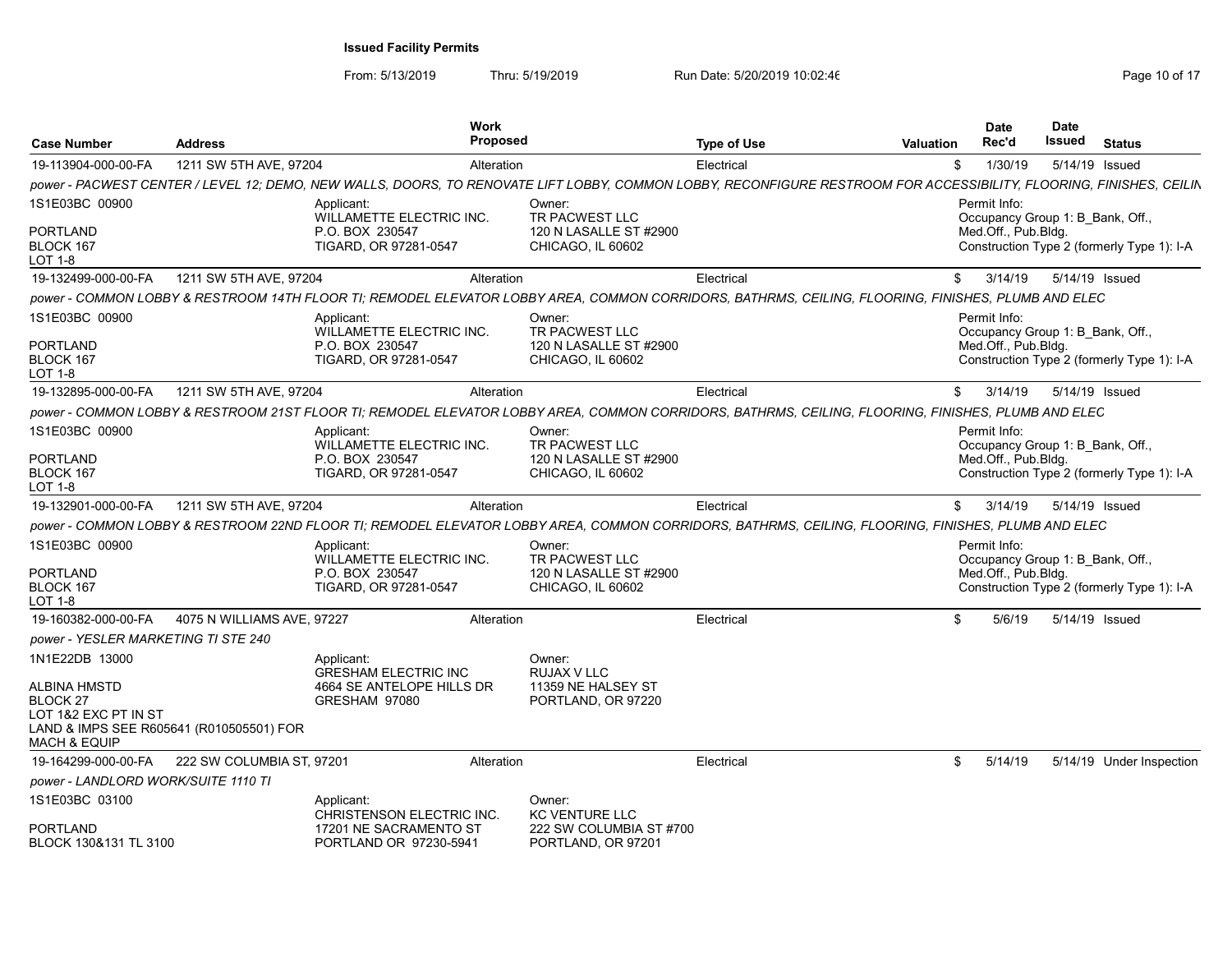| <b>Case Number</b>                                                                       | <b>Address</b>                                             | Work<br><b>Proposed</b>                                                                                                              |                                                                                                       | <b>Type of Use</b><br><b>Valuation</b>                                                                                                                               | <b>Date</b><br>Rec'd                 | <b>Date</b><br>Issued<br><b>Status</b>                                         |  |
|------------------------------------------------------------------------------------------|------------------------------------------------------------|--------------------------------------------------------------------------------------------------------------------------------------|-------------------------------------------------------------------------------------------------------|----------------------------------------------------------------------------------------------------------------------------------------------------------------------|--------------------------------------|--------------------------------------------------------------------------------|--|
| 19-164110-000-00-FA                                                                      | 1455 SW BROADWAY, 97201                                    | Alteration                                                                                                                           |                                                                                                       | Electrical                                                                                                                                                           | 5/13/19                              | 5/13/19 Issued                                                                 |  |
|                                                                                          |                                                            |                                                                                                                                      |                                                                                                       | bas controls - BPM REAL ESTATE GROUP 17TH FLR TI; 1ST TIME TENANT, OCCUPANCY B, NEW WALLS TO CREATE RECEPTION, OFFICES, CONFERENCE RMS, COPY RMS, WORKRM, BREAKRM, I |                                      |                                                                                |  |
| 1S1E04AD 03500                                                                           |                                                            | Applicant:<br>COCHRAN INC. dba BROADWAY<br><b>ELECTRIC</b><br>7550 SW TECH CENTER DR STE<br>220<br>TIGARD OR 97223-8061              | Owner<br><b>BDC/SW BROADWAY LLC</b><br>1331 NW LOVEJOY ST #775<br>PORTLAND, OR 97209-2987             |                                                                                                                                                                      |                                      |                                                                                |  |
| 19-164108-000-00-FA                                                                      | 121 SW MORRISON ST, 97204                                  | Alteration                                                                                                                           |                                                                                                       | Electrical                                                                                                                                                           | \$5/13/19                            | 5/13/19 Issued                                                                 |  |
|                                                                                          |                                                            | voice/data - ACT-ON TI 2ND FL; DEMO WALLS, NEW WALLS FOR OPEN OFFICE, BREAKRM, FLOORING, CEILING, FINISHES, PLUM AND ELEC            |                                                                                                       |                                                                                                                                                                      |                                      |                                                                                |  |
| 1S1E03BA 02700<br>PORTLAND<br>BLOCK 15<br><b>LOT 1-4</b><br>LOT 7&8 EXC W 75'            |                                                            | Applicant:<br>CHRISTENSON ELECTRIC INC<br>17201 NE SACRAMENTO ST<br>PORTLAND OR 97230-5941                                           | Owner:<br>TERRACE TOWER U S A -<br>PORTLAND INC<br>121 SW MORRISON ST #250<br>PORTLAND, OR 97204-3179 |                                                                                                                                                                      | Permit Info:<br>Med.Off., Pub.Bldg.  | Occupancy Group 1: B Bank, Off.,<br>Construction Type 2 (formerly Type 1): I-A |  |
| 19-163728-000-00-FA                                                                      | 421 SW 6TH AVE, 97205                                      | Alteration                                                                                                                           |                                                                                                       | Electrical                                                                                                                                                           | \$5/13/19                            | 5/13/19 Issued                                                                 |  |
|                                                                                          |                                                            | voice/data - GALOIS TI 2ND & 3RD FL; EXISTING TENANT EXPANDING TO 2ND FL;                                                            |                                                                                                       | DEMO WALLS, NEW WALLS FOR RESTRMS, HEALTH RMS, STORAGE, OFFICES, KITCHENETTE, OPEN OFFICE AN                                                                         |                                      |                                                                                |  |
| 1N1E34CC 04300<br>PORTLAND<br>BLOCK 176<br><b>LOT 1-4</b>                                |                                                            | Applicant:<br>BRITTINGHAM ENTERPRISES<br>INC. dba COLUMBIA GORGE<br><b>COMMUNICATIONS</b><br>857 SW THEATER DR<br>BEND OR 97702-3509 | Owner:<br>KBSGI 421 SW 6TH AVENUE LLC<br>PO BOX 28270<br>SANTA ANA, CA 92799                          |                                                                                                                                                                      | Permit Info:<br>Med.Off., Pub.Bldg.  | Occupancy Group 1: B Bank, Off.,<br>Construction Type 2 (formerly Type 1): I-A |  |
| 19-163654-000-00-FA                                                                      | 3303 SW BOND AVE, 97201                                    | Alteration                                                                                                                           |                                                                                                       | Electrical                                                                                                                                                           | \$5/13/19                            | 5/13/19 Issued                                                                 |  |
|                                                                                          | Replacing power & Controls from MCC and replacing with VFD |                                                                                                                                      |                                                                                                       |                                                                                                                                                                      |                                      |                                                                                |  |
| 1S1E10AC 00500                                                                           |                                                            | Applicant:<br>DYNALECTRIC CO.<br>5711 SW HOOD AVE<br>PORTLAND OR 97239-3716                                                          |                                                                                                       |                                                                                                                                                                      | Permit Info:                         | Occupancy Group 1: I-2 Hospital<br>Construction Type 2 (formerly Type 1): I-A  |  |
| 19-164988-000-00-FA                                                                      | 825 NE MULTNOMAH ST - UNIT 1, 97232                        | Alteration                                                                                                                           |                                                                                                       | Electrical                                                                                                                                                           | \$5/15/19                            | 5/15/19 Issued                                                                 |  |
|                                                                                          |                                                            |                                                                                                                                      |                                                                                                       | power - PACIFICORP 20TH FL TI; NEW WALLS TO CREATE OFFICES, CONFERENCE ROOMS, WORK ROOMS, ENCLAVES, DENSE FILING, PHONE ROOMS, RESTROOMS, STORAGE, RECEPTION AR      |                                      |                                                                                |  |
| 1N1E35BB 90002<br>LLOYD CENTER TOWER CONDOMINIUM<br>UNIT <sub>1</sub><br>DEPT OF REVENUE |                                                            | Applicant:<br>CHRISTENSON ELECTRIC INC.<br>17201 NE SACRAMENTO ST<br>PORTLAND OR 97230-5941                                          | Owner:<br><b>PACIFICORP</b><br>825 NE MULTNOMAH ST #1900<br>PORTLAND, OR 97232-2151                   |                                                                                                                                                                      | Permit Info:<br>Med.Off., Pub.Bldg.  | Occupancy Group 1: B Bank, Off.,<br>Construction Type 2 (formerly Type 1): I-A |  |
| 19-164705-000-00-FA                                                                      | 10101 SE MAIN ST - Unit LL-1, 97216                        | Alteration                                                                                                                           |                                                                                                       | \$2,025<br><b>Fire Alarms</b>                                                                                                                                        | 5/14/19                              | 5/14/19 Issued                                                                 |  |
|                                                                                          |                                                            | PHARMACY - Alterations to the Fire Alarm System as needed for T.I. - 6 DEVICES                                                       |                                                                                                       |                                                                                                                                                                      |                                      |                                                                                |  |
| 1S2E04A 90006<br>PORTLAND ADVENTIST MEDICAL PLAZA                                        |                                                            | Applicant:<br>SCOTT SULLIVAN<br>ADVANCED ALARM SYSTEMS INC CENTER                                                                    | Owner:<br>PORTLAND ADVENTIST MEDICAL                                                                  |                                                                                                                                                                      | Permit Info:<br>Occupancy Group 1: B | Construction Type 2 (formerly Type 1): II-B                                    |  |
| CONDOMINIUM<br>LOT LL-1                                                                  |                                                            | 12017 NE SUMNER ST<br>PORTLAND OR 97220                                                                                              | 10123 SE MARKET ST<br>PORTLAND, OR 97216-2532                                                         |                                                                                                                                                                      |                                      |                                                                                |  |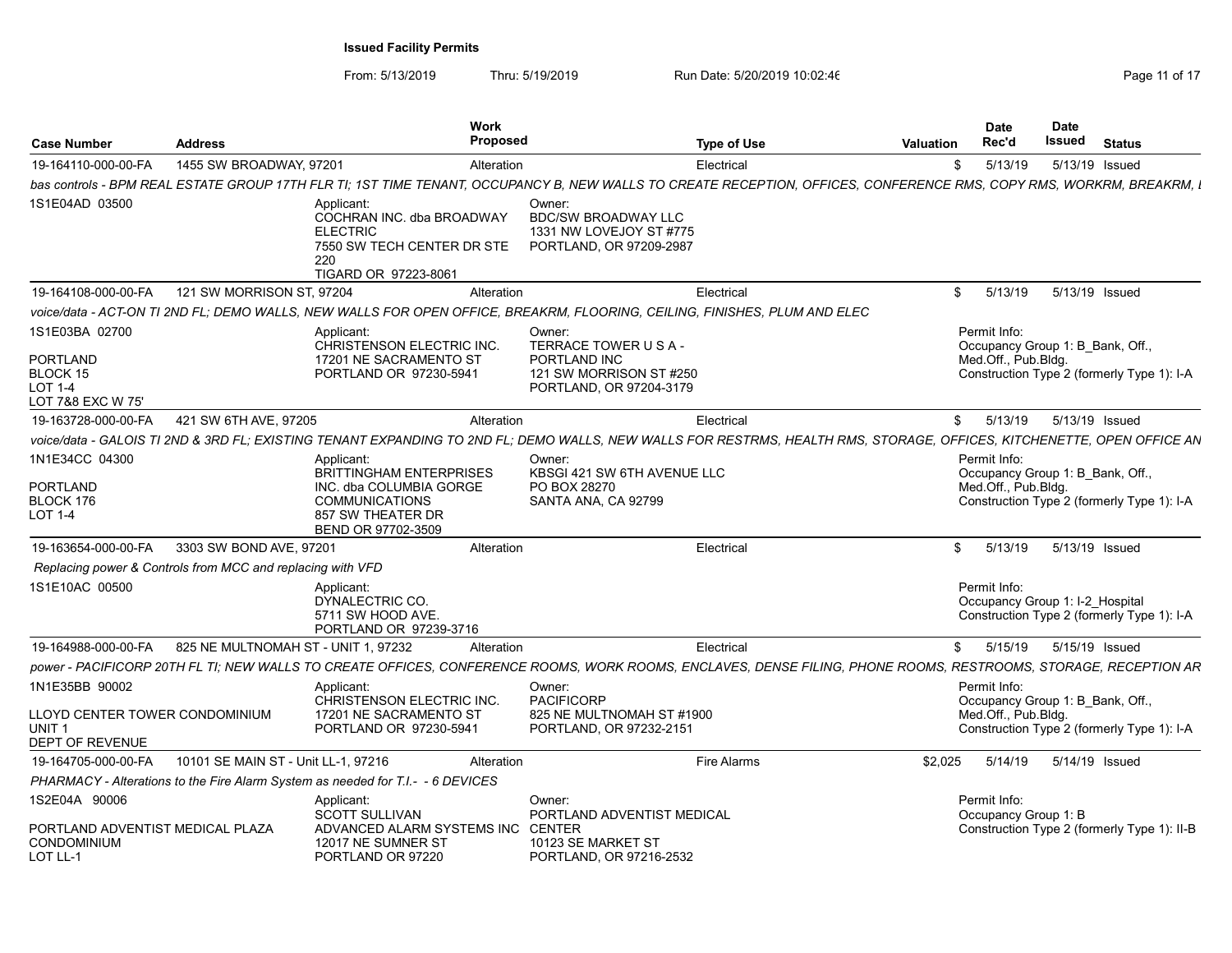| <b>Case Number</b>                                                                            | <b>Address</b>           | <b>Work</b><br><b>Proposed</b>                                                                                          |                                                                             | <b>Type of Use</b>                                                                                                                 | <b>Valuation</b> | <b>Date</b><br>Rec'd                                                    | <b>Date</b><br>Issued | <b>Status</b>                               |
|-----------------------------------------------------------------------------------------------|--------------------------|-------------------------------------------------------------------------------------------------------------------------|-----------------------------------------------------------------------------|------------------------------------------------------------------------------------------------------------------------------------|------------------|-------------------------------------------------------------------------|-----------------------|---------------------------------------------|
| 19-164797-000-00-FA                                                                           | 83 SW 1ST AVE, 97204     | Alteration                                                                                                              |                                                                             | <b>Fire Alarms</b>                                                                                                                 | \$795            | 5/14/19                                                                 | 5/14/19 Issued        |                                             |
|                                                                                               |                          | BIKE AND YOGA SPACE - ALTERATIONS TO FIRE ALARM SYSTEM FOR TI - 3 DEVICES                                               |                                                                             |                                                                                                                                    |                  |                                                                         |                       |                                             |
| 1N1E34DC 01300                                                                                |                          | Applicant:<br><b>MARCUS CASEY</b>                                                                                       | Owner:<br>NBP NEW MARKET LLC                                                |                                                                                                                                    |                  |                                                                         |                       |                                             |
| <b>PORTLAND</b><br>BLOCK 33<br>S 20' OF LOT 3<br>LOT 4                                        |                          | METRO SAFETY AND FIRE, INC<br>14324 SE STARK<br>PORTLAND, OR 97233                                                      | 9 SE 3RD AVE STE 100<br>PORTLAND, OR 97214                                  |                                                                                                                                    |                  |                                                                         |                       |                                             |
| 19-164602-000-00-FA                                                                           | 2035 NW FRONT AVE, 97209 | Alteration                                                                                                              |                                                                             | <b>Fire Alarms</b>                                                                                                                 | \$1              | 5/14/19                                                                 | 5/15/19 Issued        |                                             |
|                                                                                               |                          | ALARM - INSTALL NEW ADA SYNCHRONIZED NOTIFICATION DEVICES IN SUITE 122                                                  |                                                                             |                                                                                                                                    |                  |                                                                         |                       |                                             |
| 1N1E28DC 00100                                                                                |                          | Applicant:<br><b>SHANE TERCEK</b>                                                                                       | Owner:<br><b>PARK OFFICE LLC</b>                                            |                                                                                                                                    |                  | Permit Info:<br>Occupancy Group 1: B Bank, Off.,                        |                       |                                             |
| <b>WATSONS ADD</b><br>LOT 1-28 TL 100<br><b>ENTERPRISE ZONE</b><br>POTENTIAL ADDITIONAL TAXES |                          | CAPITOL ELECTRIC COMPANY IN( 900 7TH ST NW #600<br>11401 NE MARX ST.<br>PORTLAND, OR 97220                              | WASHINGTON, DC 20001-3815                                                   |                                                                                                                                    |                  | Med.Off., Pub.Bldg.                                                     |                       | Construction Type 2 (formerly Type 1): II-A |
| 19-166195-000-00-FA                                                                           | 4805 NE GLISAN ST, 97213 | Alteration                                                                                                              |                                                                             | <b>Fire Alarms</b>                                                                                                                 | \$28.500         | 5/17/19                                                                 | 5/17/19 Issued        |                                             |
|                                                                                               |                          | MRI LINEAR ACCELERATOR - ALTERATIONS TO THE FIRE ALARM SYSTEM FOR TI - 10 DEVICES                                       |                                                                             |                                                                                                                                    |                  |                                                                         |                       |                                             |
| 1N2E31BD 04100                                                                                |                          | Applicant:<br>Laurel Semprevivo                                                                                         | Owner:<br>PROVIDENCE HEALTH &                                               |                                                                                                                                    |                  | Permit Info:<br>Occupancy Group 1: I-2                                  |                       |                                             |
| SECTION 31 1N 2E<br>TL 4100 9.54 ACRES                                                        |                          | <b>OREGON ELECTRIC</b><br><b>CONSTRUCTION INC/DBA</b><br>OREGON ELECTRIC GROUP<br>1709 SE 3rd ave<br>Portland, OR 97202 | SERVICES-OREGON<br>4400 NE HALSEY ST BLDG 2 #190<br>PORTLAND, OR 97213-1545 |                                                                                                                                    |                  | I-FR                                                                    |                       | Construction Type 2 (formerly Type 1):      |
| 19-166243-000-00-FA                                                                           | 1211 SW 5TH AVE, 97204   | Alteration                                                                                                              |                                                                             | <b>Fire Alarms</b>                                                                                                                 | \$3,836          | 5/17/19                                                                 | 5/17/19 Issued        |                                             |
|                                                                                               |                          | BAIRD SUITE 1400 - ALTERATIONS TO THE FIRE ALARM SYSTEM FOR TI - 5 DEVICES                                              |                                                                             |                                                                                                                                    |                  |                                                                         |                       |                                             |
| 1S1E03BC 00900<br><b>PORTLAND</b><br>BLOCK 167<br><b>LOT 1-8</b>                              |                          | Applicant:<br>MOSES FRANGOPOULOS<br>SIEMENS INDUSTRY INC.<br>15201 NW GREENBRIER PKWY,<br>STE A4<br>BEAVERTON OR 97006  | Owner:<br>TR PACWEST LLC<br>120 N LASALLE ST #2900<br>CHICAGO, IL 60602     |                                                                                                                                    |                  | Permit Info:<br>Occupancy Group 1: B Bank, Off.,<br>Med.Off., Pub.Bldg. |                       | Construction Type 2 (formerly Type 1): I-A  |
| 19-166256-000-00-FA                                                                           | 4805 NE GLISAN ST, 97213 | Alteration                                                                                                              |                                                                             | <b>Fire Alarms</b>                                                                                                                 | \$2,890          | 5/17/19                                                                 | 5/17/19 Issued        |                                             |
|                                                                                               |                          | CANCER RESOURCE LIBRARY - ADD RELAY FOR DOOR RELEASE UPON FA EVENT- 1 DEVICE                                            |                                                                             |                                                                                                                                    |                  |                                                                         |                       |                                             |
| 1N2E31BD 04100                                                                                |                          | Applicant:<br><b>TIM ZUMWALT</b>                                                                                        | Owner:<br>PROVIDENCE HEALTH &                                               |                                                                                                                                    |                  | Permit Info:<br>Occupancy Group 1: I-2                                  |                       |                                             |
| SECTION 31 1N 2E<br>TL 4100 9.54 ACRES                                                        |                          | TICE ELECTRIC CO<br>5405 N LAGOON AVE<br>PORTLAND, OR 97217                                                             | SERVICES-OREGON<br>4400 NE HALSEY ST BLDG 2 #190<br>PORTLAND, OR 97213-1545 |                                                                                                                                    |                  |                                                                         |                       | Construction Type 2 (formerly Type 1): I-A  |
| 19-166343-000-00-FA                                                                           | 331 SW 6TH AVE, 97204    | Alteration                                                                                                              |                                                                             | <b>Fire Alarms</b>                                                                                                                 | \$14.250         | 5/17/19                                                                 | 5/17/19 Issued        |                                             |
|                                                                                               |                          |                                                                                                                         |                                                                             | FLOORS 6 TO 12 - ADD MANUAL PULL STATIONS TO UNLOCK EGRESS DOORS IN TOWER ELEVATOR LOBBIES SEE PERMIT 18-199344 FOR LOBBY UPGRADES |                  |                                                                         |                       |                                             |
| 1N1E34CC 03600                                                                                |                          | Applicant:<br><b>SHANE TERCEK</b>                                                                                       | Owner:<br>309 SW 6TH AVE PROPERTY LLC                                       |                                                                                                                                    |                  | Permit Info:<br>Occupancy Group 1: B_Bank, Off.,                        |                       |                                             |
| <b>PORTLAND</b><br>BLOCK 83<br>LOT 3-6                                                        |                          | CAPITOL ELECTRIC COMPANY IN( 2121 ROSECRANS AVE STE 4325<br>11401 NE MARX ST.<br>PORTLAND, OR 97220                     | EL SEGUNDO, CA 90245                                                        |                                                                                                                                    |                  | Med.Off., Pub.Bldg.                                                     |                       | Construction Type 2 (formerly Type 1): I-B  |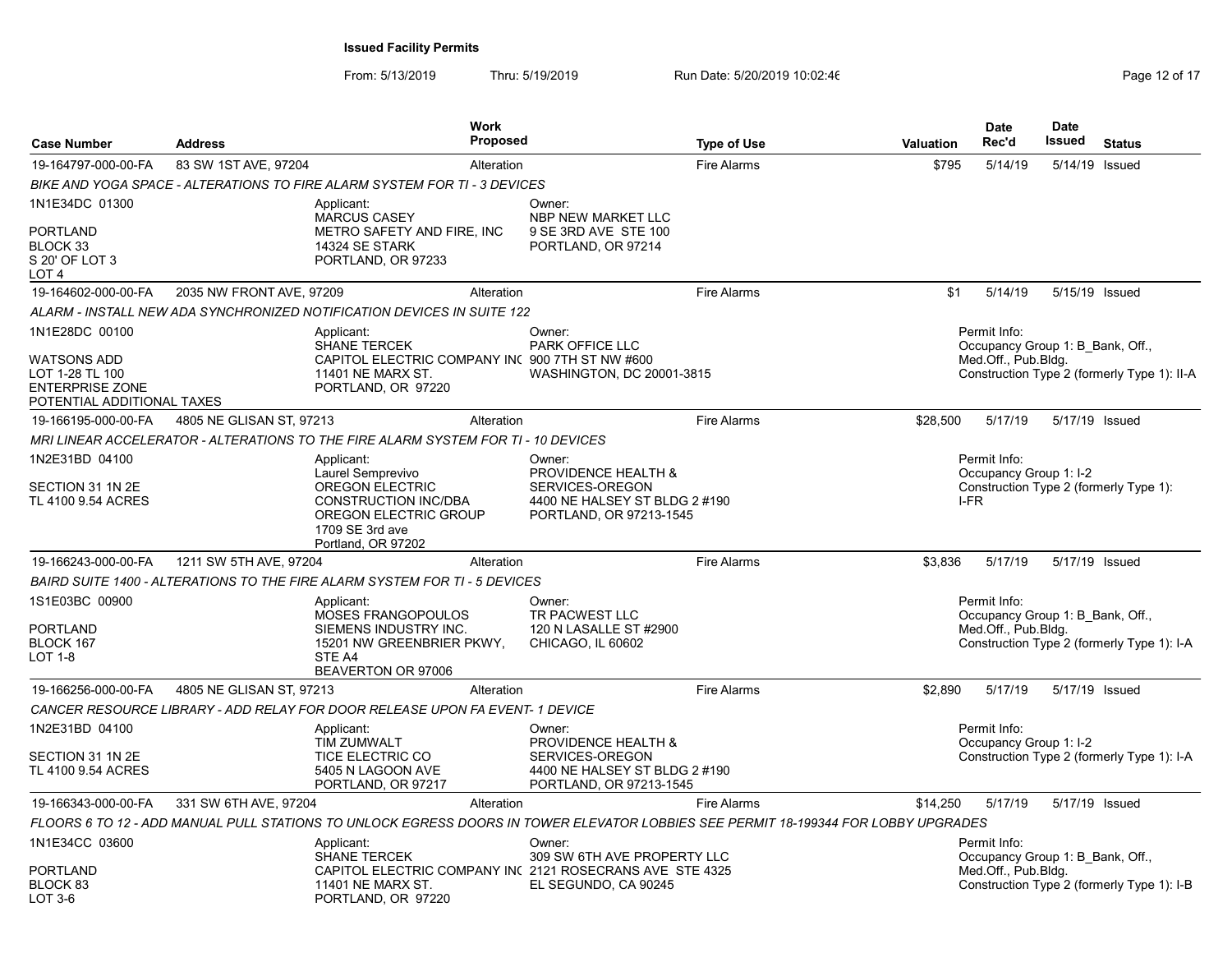| <b>Case Number</b>                                               | <b>Address</b>                                                                                       | <b>Work</b><br><b>Proposed</b>                                                                                             |                                                                                                                      | <b>Type of Use</b>     | <b>Valuation</b> | <b>Date</b><br>Rec'd                   | <b>Date</b><br>Issued | <b>Status</b>                                                                           |
|------------------------------------------------------------------|------------------------------------------------------------------------------------------------------|----------------------------------------------------------------------------------------------------------------------------|----------------------------------------------------------------------------------------------------------------------|------------------------|------------------|----------------------------------------|-----------------------|-----------------------------------------------------------------------------------------|
| 19-166419-000-00-FA                                              | 1400 SW 5TH AVE, 97201                                                                               | Alteration                                                                                                                 |                                                                                                                      | <b>Fire Sprinklers</b> | \$1              | 5/17/19                                | 5/17/19 Issued        |                                                                                         |
|                                                                  | SHOWER ROOM - IN AREA OF WORK ADD (1) SSP AND REPLACE (2) SSP WITH QR SPRINKLERS                     |                                                                                                                            |                                                                                                                      |                        |                  |                                        |                       |                                                                                         |
| 1S1E03BC 02900                                                   | Applicant:                                                                                           |                                                                                                                            | Owner:                                                                                                               |                        |                  |                                        |                       |                                                                                         |
| <b>PORTLAND</b><br>BLOCK 149<br><b>LOT 1-8</b>                   | <b>BLVD</b>                                                                                          | <b>UWE PARTH</b><br><b>BASIC FIRE PROTECTION</b><br>8135 NE MARTIN LUTHER KING JR PORTLAND, OR 97204<br>PORTLAND, OR 97211 | MARK GROUP PARTNERSHIP NO 6<br>111 SW COLUMBIA ST #1380                                                              |                        |                  |                                        |                       |                                                                                         |
| 19-166026-000-00-FA                                              | 1400 SW 5TH AVE, 97201                                                                               | Alteration                                                                                                                 |                                                                                                                      | <b>Fire Sprinklers</b> | \$1              | 5/16/19                                | 5/17/19 Issued        |                                                                                         |
|                                                                  | OFFICE - IN AREA OF WORK ADD (2) NEW SPRINKLERS AND REPLACE (4) SPRINKLERS WITH QUICK RESPONSE HEADS |                                                                                                                            |                                                                                                                      |                        |                  |                                        |                       |                                                                                         |
| 1S1E03BC 02900<br>PORTLAND<br>BLOCK 149<br>LOT 1-8               | Applicant:<br><b>BLVD</b>                                                                            | <b>UWE PARTH</b><br><b>BASIC FIRE PROTECTION</b><br>8135 NE MARTIN LUTHER KING JR PORTLAND, OR 97204                       | Owner:<br>MARK GROUP PARTNERSHIP NO 6<br>111 SW COLUMBIA ST #1380                                                    |                        |                  |                                        |                       |                                                                                         |
|                                                                  |                                                                                                      | PORTLAND, OR 97211                                                                                                         |                                                                                                                      |                        |                  |                                        |                       |                                                                                         |
| 19-166217-000-00-FA                                              | 225 SW BROADWAY, 97205                                                                               | Alteration                                                                                                                 |                                                                                                                      | <b>Fire Sprinklers</b> | \$1,958          | 5/17/19                                | 5/17/19 Issued        |                                                                                         |
|                                                                  | INDEPENDENT TI - ALTERATIONS TO THE FIRE SPRINKLER FOR TI - 2 DEIVCES                                |                                                                                                                            |                                                                                                                      |                        |                  |                                        |                       |                                                                                         |
| 1N1E34CC 09800<br><b>PORTLAND</b><br>BLOCK 85<br>LOT 6&7 TL 9800 | Applicant:                                                                                           | <b>JOSH MILLER</b><br><b>WESTERN STATES FIRE</b><br><b>PROTECTION</b><br>17500 SW 65TH AVE<br>LAKE OSWEGO OR 97035         | Owner:<br><b>BROADWAY COMMERCE LLC</b><br>620 SW 5TH AVE #300<br>PORTLAND, OR 97204-1418                             |                        |                  |                                        |                       |                                                                                         |
| 19-165560-000-00-FA                                              | 1380 SE 9TH AVE, 97214                                                                               | Alteration                                                                                                                 |                                                                                                                      | <b>Fire Sprinklers</b> | \$9,120          | 5/16/19                                | 5/16/19 Issued        |                                                                                         |
|                                                                  | MAHLUM ARCHITECTS - ALTERATIONS TO THE FIRE SPRINKLER SYSTEM FOR TI - 108 DEVICES                    |                                                                                                                            |                                                                                                                      |                        |                  |                                        |                       |                                                                                         |
| 1S1E02BD 06900                                                   | Applicant:                                                                                           | Cosco Fire Protection, Inc.<br>2501 SE Columbia Way, Ste 100<br>Vancouver, WA 98661                                        | Owner:<br>PREMIUM PROPERTY - CSNS LLC<br>1015 NW 11TH AVE #243<br>PORTLAND, OR 97209-3496                            |                        |                  | Permit Info:<br>Factory, Mod.Hazard    |                       | Occupancy Group 1: F-1_Industrial Plant -<br>Construction Type 2 (formerly Type 1): V-B |
| 19-165553-000-00-FA                                              | 400 SW 6TH AVE, 97204                                                                                | Alteration                                                                                                                 |                                                                                                                      | <b>Fire Sprinklers</b> | \$7,620          | 5/16/19                                | 5/16/19 Issued        |                                                                                         |
|                                                                  | SPEC SUITES 124, 125, 520 & 605 - ALTERATIONS TO THE FIRE SPRINKLER SYSTEM FOR TI - 52 DEVICES       |                                                                                                                            |                                                                                                                      |                        |                  |                                        |                       |                                                                                         |
| 1N1E34CC 04000<br>PORTLAND<br>BLOCK 175<br>LOT 5-8               | Applicant:                                                                                           | <b>COSCO FIRE PROTECTION INC</b><br>2501 SE COLUMBIA WAY STE 100<br>VANCOUVER WA 98661-8046                                | Owner:<br>PORTLAND 400 SIXTH LLC<br>4000 E 3RD AVE #500<br>FOSTER CITY, CA 94404                                     |                        |                  |                                        |                       |                                                                                         |
| 19-165549-000-00-FA                                              | 3181 SW SAM JACKSON PARK RD - Bldg OHS, 9 Alteration                                                 |                                                                                                                            |                                                                                                                      | <b>Fire Sprinklers</b> | \$10,250         | 5/16/19                                | 5/16/19 Issued        |                                                                                         |
|                                                                  | DISHWASH ROOM - ALTERATIONS TO THE FIRE SPRINKLER SYSTEM FOR TI -  8 DEVICES                         |                                                                                                                            |                                                                                                                      |                        |                  |                                        |                       |                                                                                         |
| 1S1E09 00200                                                     | Applicant:                                                                                           | <b>DEVIN GANZ</b><br><b>VIKING SPRINKLER</b><br>3245 NW FRONT AVE<br>PORTLAND, OR 97210                                    | Owner:<br>OREGON STATE BOARD OF<br><b>HIGHER EDUCATION</b><br>3181 SW SAM JACKSON PARK RD<br>PORTLAND, OR 97239-3011 |                        |                  | Permit Info:<br>Occupancy Group 1: I-2 |                       | Construction Type 2 (formerly Type 1): I-A                                              |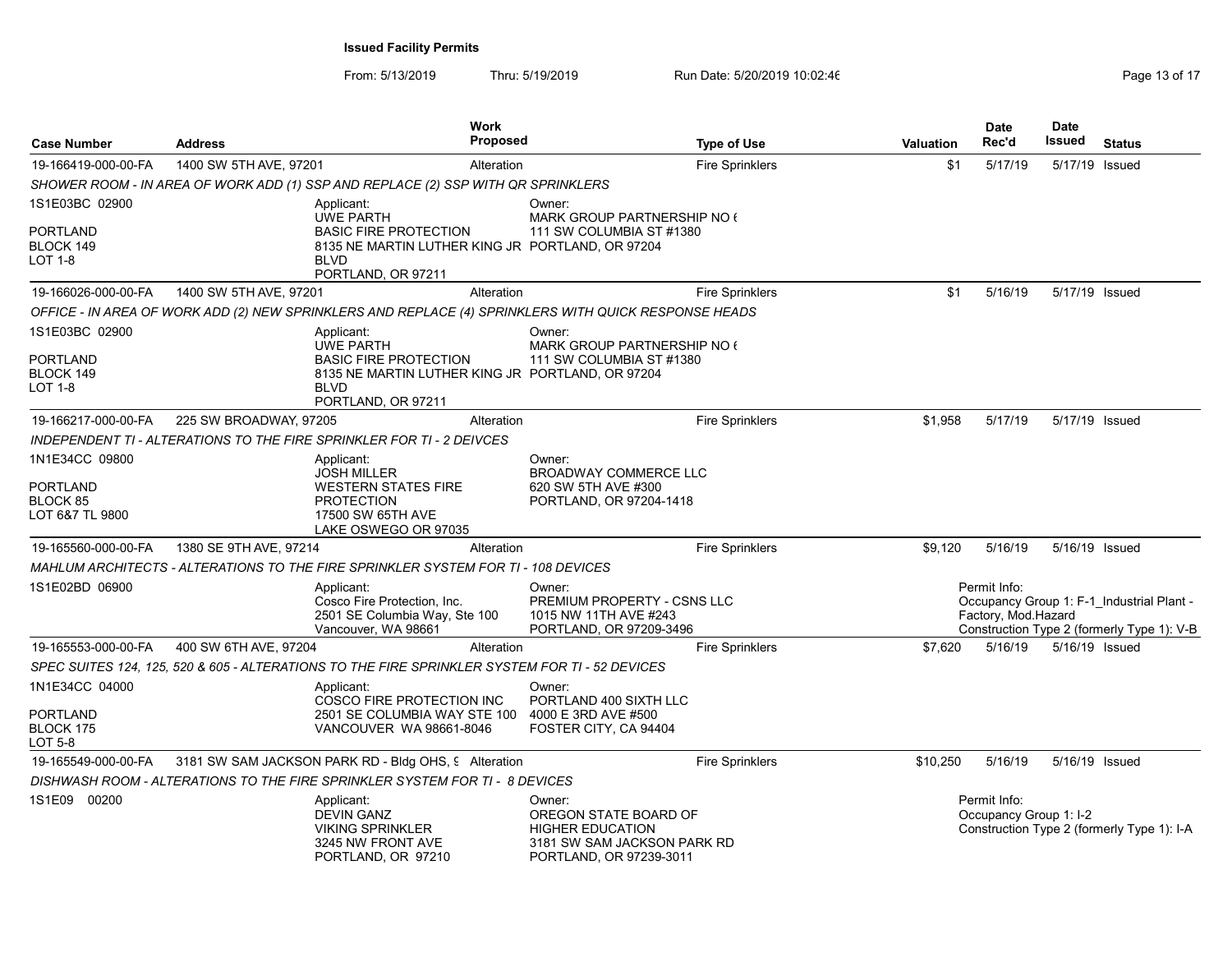| <b>Case Number</b>                                                          | <b>Address</b>            |                                                                                                                                   | <b>Work</b><br><b>Proposed</b> |                                                                                                       | <b>Type of Use</b>                                                                                                                             | <b>Valuation</b> | <b>Date</b><br>Rec'd                                                    | <b>Date</b><br>Issued | <b>Status</b>                               |
|-----------------------------------------------------------------------------|---------------------------|-----------------------------------------------------------------------------------------------------------------------------------|--------------------------------|-------------------------------------------------------------------------------------------------------|------------------------------------------------------------------------------------------------------------------------------------------------|------------------|-------------------------------------------------------------------------|-----------------------|---------------------------------------------|
| 19-164718-000-00-FA                                                         | 222 SW COLUMBIA ST, 97201 |                                                                                                                                   | Alteration                     |                                                                                                       | <b>Fire Sprinklers</b>                                                                                                                         | \$24,000         | 5/14/19                                                                 | 5/14/19 Issued        |                                             |
|                                                                             |                           | <b>GARTNER - ALTERATIONS TO THE FIRE SPRINKLER SYSTEM FOR TI - 134 DEVICES</b>                                                    |                                |                                                                                                       |                                                                                                                                                |                  |                                                                         |                       |                                             |
| 1S1E03BC 03100                                                              |                           | Applicant:                                                                                                                        |                                | Owner:                                                                                                |                                                                                                                                                |                  |                                                                         |                       |                                             |
| <b>PORTLAND</b><br>BLOCK 130&131 TL 3100                                    |                           | <b>JASON SAMPSON</b><br>FIRE SYSTEMS WEST<br>600 SE MARITIME AVE, #300<br>VANCOUVER, WA 98661                                     |                                | <b>KC VENTURE LLC</b><br>222 SW COLUMBIA ST #700<br>PORTLAND, OR 97201                                |                                                                                                                                                |                  |                                                                         |                       |                                             |
| 19-164777-000-00-FA                                                         | 2175 NW RALEIGH ST. 97210 |                                                                                                                                   | Alteration                     |                                                                                                       | <b>Fire Sprinklers</b>                                                                                                                         | \$14,000         | 5/14/19                                                                 | 5/14/19 Issued        |                                             |
|                                                                             |                           | STE 370 - ALTERATIONS TO THE FIRE SPRINKLER SYSTEM FOR TI - 28 DEVICES                                                            |                                |                                                                                                       |                                                                                                                                                |                  |                                                                         |                       |                                             |
| 1N1E28CD 02700<br><b>COUCHS ADD</b><br>BLOCK 295<br>INC PT VAC ST LOT 11-18 |                           | Applicant:<br>ANGELA CARTALES<br><b>DELTA FIRE INC</b><br>14795 SW 72ND AVE<br>PORTLAND, OR 97224                                 |                                | Owner:<br>LJC SLABTOWN LLC<br>1015 NW 11TH AVE #242<br>PORTLAND, OR 97209-3496                        |                                                                                                                                                |                  | Permit Info:<br>Occupancy Group 1: B Bank, Off.,<br>Med.Off., Pub.Bldg. |                       | Construction Type 2 (formerly Type 1): II-B |
| 19-166412-000-00-FA                                                         | 1400 SW 5TH AVE, 97201    |                                                                                                                                   | Alteration                     |                                                                                                       | <b>Fire Sprinklers</b>                                                                                                                         | \$1              | 5/17/19                                                                 | 5/17/19 Issued        |                                             |
|                                                                             |                           |                                                                                                                                   |                                | ADA BATHROOM - IN AREA OF WORK RELOCATE (1) SSP AND REPLACE (1) SSP QITH QUICK RESPONSE SPRINKLER     |                                                                                                                                                |                  |                                                                         |                       |                                             |
| 1S1E03BC 02900<br>PORTLAND<br>BLOCK 149<br><b>LOT 1-8</b>                   |                           | Applicant:<br><b>UWE PARTH</b><br><b>BASIC FIRE PROTECTION</b><br>8135 NE MARTIN LUTHER KING JR PORTLAND, OR 97204<br><b>BLVD</b> |                                | Owner:<br>MARK GROUP PARTNERSHIP NO 6<br>111 SW COLUMBIA ST #1380                                     |                                                                                                                                                |                  |                                                                         |                       |                                             |
|                                                                             |                           | PORTLAND, OR 97211                                                                                                                |                                |                                                                                                       |                                                                                                                                                |                  |                                                                         |                       |                                             |
| 19-165874-000-00-FA                                                         | 818 SW BROADWAY, 97205    |                                                                                                                                   | Alteration                     |                                                                                                       | <b>Fire Sprinklers</b>                                                                                                                         | \$1              | 5/16/19                                                                 | 5/17/19 Issued        |                                             |
|                                                                             |                           |                                                                                                                                   |                                | JACKSON TOWER LOBBY - ADD AND RELOCATE (4) SPRINKLERS TO ACCOMMODATE A NEW LOBBY REMODEL              |                                                                                                                                                |                  |                                                                         |                       |                                             |
| 1S1E03BB 02000<br><b>PORTLAND</b><br>BLOCK 180<br>LOT 7&8                   |                           | Applicant:<br><b>JOSEPH PLATTNER</b><br>PATRIOT FIRE PROTECTION<br>4708 NE MINNEHAHA ST<br>VANVOUVER WA 98661                     |                                | Owner:<br><b>JACKSON TOWER PARTNERS LLC</b><br>2447 PACIFIC COAST HWY #105<br>HERMOSA BEACH, CA 90254 |                                                                                                                                                |                  | Permit Info:<br>Occupancy Group 1: B Bank, Off.,<br>Med.Off., Pub.Blda. |                       | Construction Type 2 (formerly Type 1): I-A  |
| 19-165884-000-00-FA                                                         | 121 SW SALMON ST, 97204   |                                                                                                                                   | Alteration                     |                                                                                                       | <b>Fire Sprinklers</b>                                                                                                                         | \$1              | 5/16/19                                                                 | 5/17/19 Issued        |                                             |
|                                                                             |                           |                                                                                                                                   |                                |                                                                                                       | 12 FLOOR CORRIDOR - TENANT IMPROVEMENT. 5 SPRINKLERS ADDED ON SOUTH SIDE OF NEW CORRIDOR WALL. 1 SPRINKLER RELOCATED OUT OF DOOR OPENING PATH. |                  |                                                                         |                       |                                             |
| 1S1E03BA 02100                                                              |                           | Applicant:<br><b>JOHN MURPHY</b><br><b>BASIC FIRE PROTECTION</b><br>8135 NE MLK BLVD<br>PORTLAND, OR 97211                        |                                | Owner:<br>121 SW SALMON ST CORP<br>121 SW SALMON ST<br>PORTLAND, OR 97204-9951                        |                                                                                                                                                |                  | Permit Info:<br>Occupancy Group 1: B                                    |                       | Construction Type 2 (formerly Type 1): I-A  |
| 19-164746-000-00-FA                                                         | 222 SW COLUMBIA ST. 97201 |                                                                                                                                   | Alteration                     |                                                                                                       | <b>Fire Sprinklers</b>                                                                                                                         | \$2,891          | 5/14/19                                                                 | 5/14/19 Issued        |                                             |
|                                                                             |                           | LANDLORD WORK - ALTERATIONS TO THE FIRE SPRINKLER SYSTEM FOR TI - 3 DEVICES                                                       |                                |                                                                                                       |                                                                                                                                                |                  |                                                                         |                       |                                             |
| 1S1E03BC 03100<br><b>PORTLAND</b><br>BLOCK 130&131 TL 3100                  |                           | Applicant:<br><b>BRANDON WHITAKER</b><br><b>FIRE SYSTEMS WEST</b><br>600 SE MARITIME AVE. #300<br>VANCOUVER, WA 98661             |                                | Owner:<br><b>KC VENTURE LLC</b><br>222 SW COLUMBIA ST #700<br>PORTLAND, OR 97201                      |                                                                                                                                                |                  |                                                                         |                       |                                             |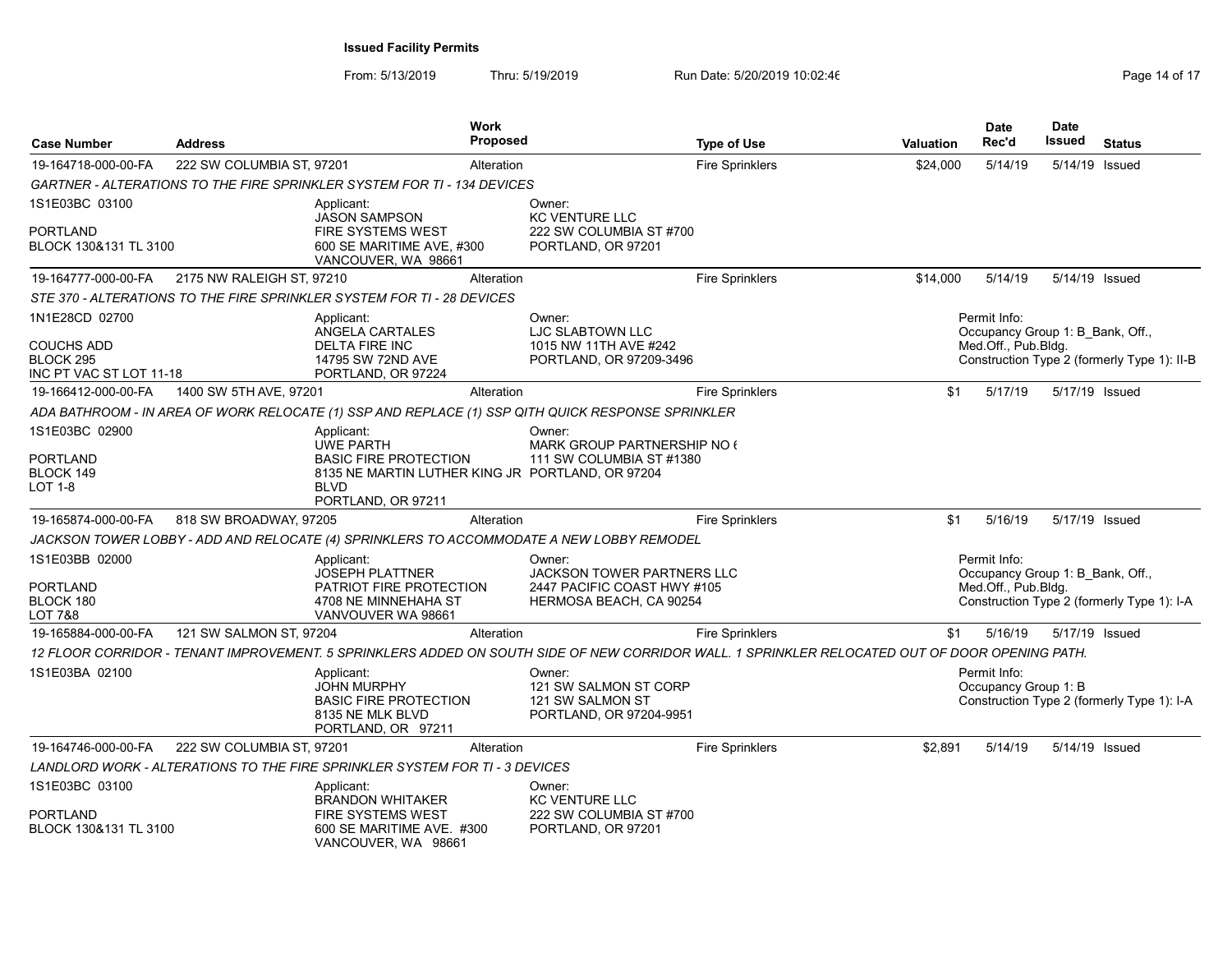| <b>Case Number</b>                                                                                              | <b>Address</b>                     | <b>Work</b>                                                                                                                     | <b>Proposed</b> |                                                                                                                                                                        | <b>Type of Use</b>                                                       | Valuation | <b>Date</b><br>Rec'd                                                    | <b>Date</b><br>Issued | <b>Status</b>                              |
|-----------------------------------------------------------------------------------------------------------------|------------------------------------|---------------------------------------------------------------------------------------------------------------------------------|-----------------|------------------------------------------------------------------------------------------------------------------------------------------------------------------------|--------------------------------------------------------------------------|-----------|-------------------------------------------------------------------------|-----------------------|--------------------------------------------|
| 19-164105-000-00-FA                                                                                             | 1000 SW BROADWAY, 97205            |                                                                                                                                 | Alteration      |                                                                                                                                                                        | <b>Fire Sprinklers</b>                                                   | \$1       | 5/13/19                                                                 | 5/14/19 Issued        |                                            |
|                                                                                                                 |                                    | STE 1555 - ADD. RELOCATE AND PLUG SPRINKLER HEADS FOR TI - 4 DEVICES                                                            |                 |                                                                                                                                                                        |                                                                          |           |                                                                         |                       |                                            |
| 1S1E03BB 02400<br><b>PORTLAND</b><br>BLOCK 182<br>LOT 5-8                                                       |                                    | Applicant:<br><b>RONIN CAMPBELL</b><br><b>WYATT FIRE PROTECTION</b><br>9095 SW BURNHAM ST<br><b>TIGARD, OR 97223</b>            |                 | Owner:<br>ONE THOUSAND BROADWAY<br><b>BUILDING LP</b><br>1000 SW BROADWAY #1770<br>PORTLAND, OR 97205-3069                                                             |                                                                          |           | Permit Info:<br>Occupancy Group 1: B Bank, Off.,<br>Med.Off., Pub.Bldg. |                       | Construction Type 2 (formerly Type 1): I-A |
| 19-163501-000-00-FA                                                                                             | 6840 N FATHOM ST, 97217            |                                                                                                                                 | Alteration      |                                                                                                                                                                        | <b>Fire Sprinklers</b>                                                   | \$1       | 5/10/19                                                                 | 5/14/19 Issued        |                                            |
|                                                                                                                 |                                    | TRX WAREHOUSE - ALTERATIONS TO FIRE SPRINKLER SYSTEM AND INSTALL SPRINKLERS IN NEW RACKING                                      |                 |                                                                                                                                                                        |                                                                          |           |                                                                         |                       |                                            |
| 1N1E17B 00700<br>SECTION 17 1N 1E<br>TL 700 3.62 ACRES<br>LAND ONLY SEE R690960 (R941171221) FOR<br><b>IMPS</b> |                                    | Applicant:<br><b>JAMES RUARK</b><br>VANPORT MECHANICAL & FIRE<br>SPRINKLERS INC<br>6101 NE 127TH AV #200<br>VANCOUVER, WA 98682 |                 | Owner:<br>OCF JOSEPH E WESTON PUBLIC<br><b>FOUNDATION</b><br>2154 NE BROADWAY #200<br>PORTLAND, OR 97232-1590                                                          |                                                                          |           |                                                                         |                       |                                            |
| 19-160621-000-00-FA                                                                                             | 1038 SE CESAR E CHAVEZ BLVD, 97214 |                                                                                                                                 | Alteration      |                                                                                                                                                                        | Mechanical                                                               | \$78,000  | 5/6/19                                                                  | 5/15/19 Issued        |                                            |
|                                                                                                                 |                                    |                                                                                                                                 |                 | F3/BELMONT LIBRARY - B603/BASEMENT/TI; DEMO, REPLACE BOILER AND HEATING WATER SYSTEM, FINISHES, ELEC, PLUM                                                             |                                                                          |           |                                                                         |                       |                                            |
| 1S1E01AD 04500<br><b>EASTLAND</b>                                                                               |                                    | Applicant:<br><b>DAVID KERESZTYEN</b><br><b>TOTAL MECHANICAL</b>                                                                |                 | Owner:<br>MULTNOMAH COUNTY LIBRARY<br><b>DISTRICT</b>                                                                                                                  | CCB - Contractor:<br>TOTAL MECHANICAL INC<br>4857 NW LAKE ROAD SUITE 300 |           |                                                                         |                       |                                            |
| <b>BLOCK 4</b><br>LOT 1&2 TL 4500                                                                               |                                    | 4857 NW LAKE RD, STE 300<br>CAMAS, WA 98607                                                                                     |                 | 401 N DIXON ST<br>PORTLAND, OR 97227                                                                                                                                   | CAMAS, WA 98607                                                          |           |                                                                         |                       |                                            |
| 19-161648-000-00-FA                                                                                             | 331 SW 6TH AVE, 97204              |                                                                                                                                 | Alteration      |                                                                                                                                                                        | Mechanical                                                               | \$25,977  | 5/8/19                                                                  | 5/15/19 Issued        |                                            |
|                                                                                                                 |                                    | F3/ GOOGLE 9TH FLR TI; INSTALL DUCTWORK, GRILLES, DIFFUSERS, EXHAUST FANS AND ELEC                                              |                 |                                                                                                                                                                        |                                                                          |           |                                                                         |                       |                                            |
| 1N1E34CC 03600<br><b>PORTLAND</b><br>BLOCK 83<br>LOT 3-6                                                        |                                    | Applicant:<br><b>GEOFF JENKS</b><br>STREIMER SHEET METAL<br>WORKS, INC<br>740 N KNOTT ST<br>PORTLAND, OR 97227                  |                 | Owner:<br>309 SW 6TH AVE PROPERTY LLC STREIMER SHEET METAL WORKS<br>2121 ROSECRANS AVE STE 4325 INC<br>EL SEGUNDO, CA 90245                                            | CCB - Contractor:<br>740 N KNOTT ST<br>PORTLAND, OR 97227                |           |                                                                         |                       |                                            |
| 19-133014-000-00-FA                                                                                             | 5037 SW IOWA ST, 97221             |                                                                                                                                 | Alteration      |                                                                                                                                                                        | Mechanical                                                               | \$18,085  | 3/14/19                                                                 | 5/14/19 Issued        |                                            |
|                                                                                                                 |                                    |                                                                                                                                 |                 | F29/HAYHURST SCHOOL TI; INSTALL DUCTWORK, GRILLES, DIFFUSERS, SEISMIC BRACING FOR EXISTING EQUIPMENT AND ELEC                                                          |                                                                          |           |                                                                         |                       |                                            |
| 1S1E18DB 09500<br>SECTION 18 1S 1E<br>TL 9500 7.27 ACRES                                                        |                                    | Applicant:<br>NICHOLAS SUKKAU<br>PORTLAND PUBLIC SCHOOLS<br>501 N DIXON ST<br>PORTLAND OR 97227                                 |                 | Owner:<br>SCHOOL DISTRICT NO 1(LEASED ROBERT LLOYD SHEET METAL INC<br>PO BOX 3107<br>PORTLAND, OR 97208-3107                                                           | CCB - Contractor:<br>PO BOX 307<br>INDEPENDENCE, OR 973510307            |           |                                                                         |                       |                                            |
|                                                                                                                 |                                    |                                                                                                                                 |                 | Owner:<br><b>MULTIPLE TENANTS</b><br>PO BOX 3107<br>PORTLAND, OR 97208-3107                                                                                            |                                                                          |           |                                                                         |                       |                                            |
| 19-163327-000-00-FA                                                                                             | 1015 NW 22ND AVE, 97210            |                                                                                                                                 | Alteration      |                                                                                                                                                                        | Mechanical                                                               | \$55,000  | 5/10/19                                                                 | 5/17/19 Issued        |                                            |
|                                                                                                                 |                                    |                                                                                                                                 |                 | F7/ MAIN HOSPITAL 5TH FL - FIRE WALL REMEDIATION - HVAC SCOPE TO INCLUDE DEMO OF EXISTING FS/FSD DAMPERS, DUCTWORK, REPLACE EXISTING CURTAIN FD 1 1/2 HR AND 3 HR, ELE |                                                                          |           |                                                                         |                       |                                            |
| 1N1E33BA 07800                                                                                                  |                                    | Applicant:<br><b>JERRY NEIDER</b>                                                                                               |                 | Owner:<br><b>GOOD SAMARITAN HOSPITAL</b>                                                                                                                               | CCB - Contractor:<br>ARCTIC SHEET METAL INC                              |           | Permit Info:<br>Occupancy Group 1: I-2                                  |                       |                                            |
| <b>COUCHS ADD</b><br><b>BLOCK 304 TL 7800</b>                                                                   |                                    | LEGACY HEALTH SYSTEM<br>1015 NW 22ND AVE<br>PORTLAND, OR 97210                                                                  |                 | 1919 NW LOVEJOY ST<br>PORTLAND, OR 97209-1503                                                                                                                          | 2310 NE COLUMBIA BLVD<br>PORTLAND, OR 97211-1965                         |           |                                                                         |                       | Construction Type 2 (formerly Type 1): I-A |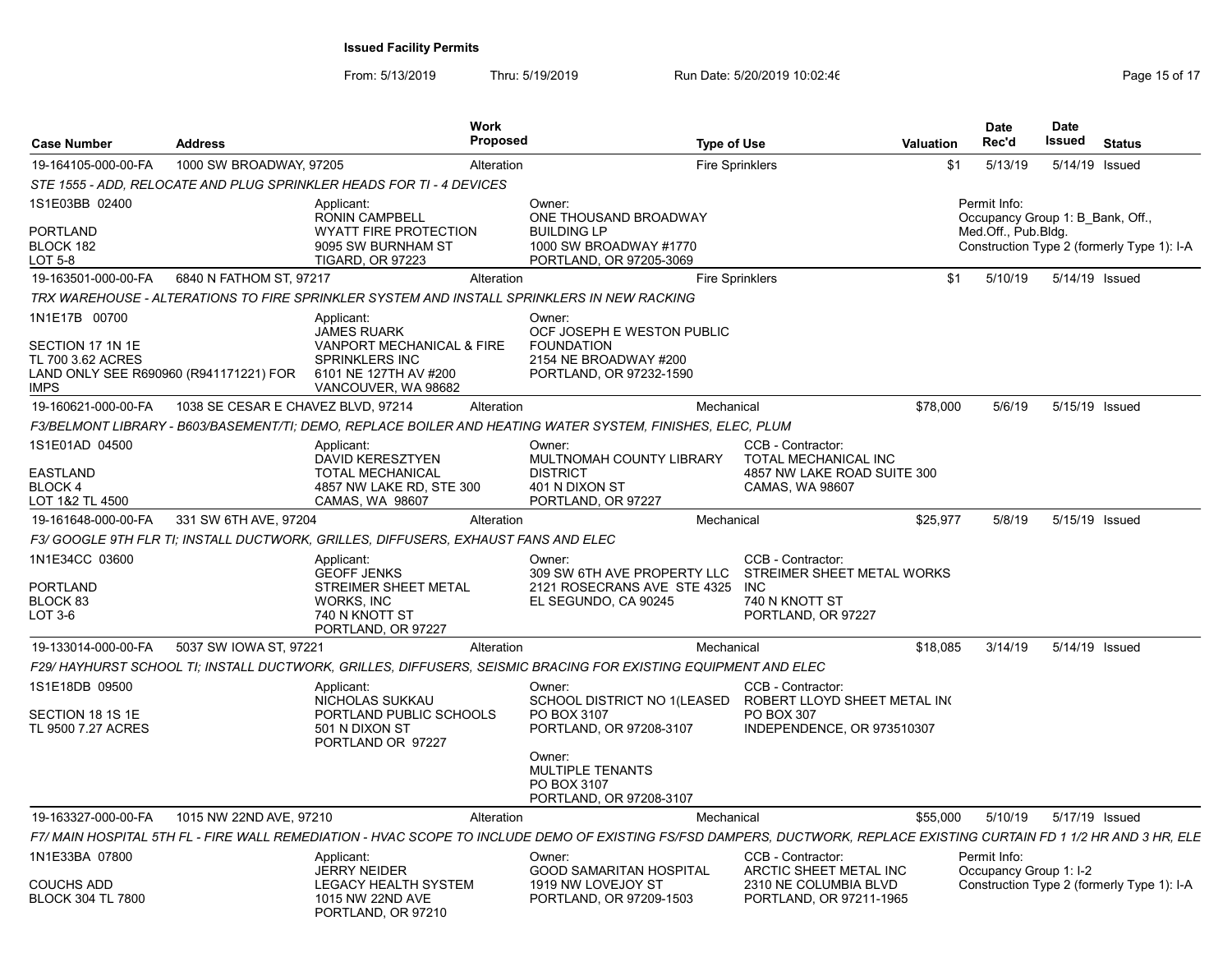| <b>Case Number</b>                                                 | <b>Address</b>              | <b>Work</b>                                                                                                                                                       | <b>Proposed</b>        |                                                                    | <b>Type of Use</b> |                                                                                                                    | <b>Valuation</b> | <b>Date</b><br>Rec'd                              | Date<br>Issued | <b>Status</b>                              |
|--------------------------------------------------------------------|-----------------------------|-------------------------------------------------------------------------------------------------------------------------------------------------------------------|------------------------|--------------------------------------------------------------------|--------------------|--------------------------------------------------------------------------------------------------------------------|------------------|---------------------------------------------------|----------------|--------------------------------------------|
| 19-163455-000-00-FA                                                | 905 NW 12TH AVE, 97209      |                                                                                                                                                                   | Alteration             |                                                                    | Mechanical         |                                                                                                                    | \$56,000         | 5/10/19                                           | 5/13/19 Issued |                                            |
|                                                                    |                             | B2/HVAC REPLACEMENT: REPLACE 3 ROOF TOP UNITS. LIKE FOR LIKE AND ELEC                                                                                             |                        |                                                                    |                    |                                                                                                                    |                  |                                                   |                |                                            |
| 1N1E33AD 00100                                                     |                             | Applicant:<br><b>MIKE GORDON</b>                                                                                                                                  | Owner:                 | UNICO BOP RIVERTEC LLC                                             |                    | CCB - Contractor:<br>ARJAE HVAC AND MECHANICAL                                                                     |                  |                                                   |                |                                            |
| <b>COUCHS ADD</b><br>BLOCK 143<br>LOT 1-8                          |                             | ARJAE SHEET METAL COMPANY<br><b>INC</b><br>8545 SW McLoughlin Blvd<br>Portland, Or 97233                                                                          |                        | 1215 4TH AVE #600<br>SEATTLE, WA 98161                             |                    | <b>SERVICES LLC</b><br>8545 SE MCLOUGHLIN BLVD<br>MILWAUKIE, OR 97222                                              |                  |                                                   |                |                                            |
| 19-159836-000-00-FA                                                | 310 SW 4TH AVE, 97204       |                                                                                                                                                                   | Alteration             |                                                                    | Mechanical         |                                                                                                                    | \$50,985         | 5/3/19                                            | 5/16/19 Issued |                                            |
|                                                                    |                             | B2/ TIMBER DENTAL SUITE 100 TI; INSTALL SPLIT SYSTEM, DUCTS, LOUVERS, DAMPERS, EXHAUST FANS, OSA AND RELIEF AIR, PLUMB AND ELEC                                   |                        |                                                                    |                    |                                                                                                                    |                  |                                                   |                |                                            |
| 1N1E34CD 05800                                                     |                             | Applicant:<br><b>BRUCE BUTNER</b>                                                                                                                                 | Owner:                 | <b>BEND EXPRESS HOTEL LLC</b>                                      |                    | CCB - Contractor:<br><b>BRUCE BUTNER</b>                                                                           |                  | Permit Info:<br>Occupancy Group 1: B Bank, Off.,  |                |                                            |
| <b>PORTLAND</b><br>BLOCK 46<br><b>LOT 7&amp;8</b>                  |                             | PROTEMP ASSOCIATES<br>9788 SE 17TH AVE<br>PORTLAND, OR 97222                                                                                                      |                        | 16115 SW 1ST ST #201<br>SHERWOOD, OR 97140                         |                    | PROTEMP ASSOCIATES INC<br>9788 SE 17TH AVE<br>PORTLAND, OR 97222                                                   |                  | Med.Off., Pub.Bldg.                               |                | Construction Type 2 (formerly Type 1): I-A |
| 19-162202-000-00-FA                                                | 1025 SE 11TH AVE, 97214     |                                                                                                                                                                   | Alteration             |                                                                    | Mechanical         |                                                                                                                    | \$43,840         | 5/8/19                                            | 5/17/19 Issued |                                            |
|                                                                    |                             | F2/ SPEC SUITES STE A2; RELOCATE WHSP UNITS, CONDENSATE LINES, WATER LINES, STATS, INSTALL DUCTWORK, PLUM AND ELEC                                                |                        |                                                                    |                    |                                                                                                                    |                  |                                                   |                |                                            |
| 1S1E02BD 02500                                                     |                             | Applicant:<br><b>MIKE COYLE</b><br><b>FASTER PERMITS</b><br>2000 SW 1ST AVE, STE 420<br>PORTLAND, OR 97201                                                        | Owner:<br>LOCA LLC     | 101 E 6TH ST #350<br>VANCOUVER, WA 98660                           |                    | CCB - Contractor:<br><b>JODY DEPEW</b><br><b>HVAC INC</b><br>5188 SE INTERNATIONAL WAY<br>MILWAUKIE, OR 97222-4602 |                  |                                                   |                |                                            |
| 19-166192-000-00-FA                                                | 600 NE GRAND AVE, 97232     |                                                                                                                                                                   | Alteration             |                                                                    | Plumbing           |                                                                                                                    | \$               | 5/17/19                                           | 5/17/19 Issued |                                            |
|                                                                    |                             | F17/METROKIDS CHILD DEVELOMENT CNTR/ 1ST FLR TI: DEMO. NEW WALLS. DOORS TO CREATE OFFICES. CLOSET. CLASS ROOMS. CRIB ROOM. CONFERENCE ROOM. CEILING. FLOORING. FL |                        |                                                                    |                    |                                                                                                                    |                  |                                                   |                |                                            |
| 1N1E35BC 03700                                                     |                             | Applicant:<br><b>MANZCO PLUMBING</b>                                                                                                                              | Owner:<br><b>METRO</b> | 600 NE GRAND AVE<br>PORTLAND, OR 97232-2736                        |                    |                                                                                                                    |                  |                                                   |                |                                            |
| 19-165366-000-00-FA                                                | 121 SW MORRISON ST. 97204   |                                                                                                                                                                   | Alteration             |                                                                    | Plumbing           |                                                                                                                    | \$               | 5/15/19                                           | 5/15/19 Issued |                                            |
|                                                                    |                             | F1/ACT-ON TI 2ND FL; DEMO WALLS, NEW WALLS FOR OPEN OFFICE, BREAKRM, FLOORING, CEILING, FINISHES, PLUM AND ELEC.Demo existing break sink.Relocate new break sink. |                        |                                                                    |                    |                                                                                                                    |                  |                                                   |                |                                            |
| 1S1E03BA 02700                                                     |                             | Applicant:<br>DP PLUMBING INC                                                                                                                                     | Owner:                 | TERRACE TOWER USA-                                                 |                    | CCB - Contractor:<br>DP PLUMBING INC                                                                               |                  | Permit Info:<br>Occupancy Group 1: B Bank, Off.,  |                |                                            |
| <b>PORTLAND</b><br>BLOCK 15<br><b>LOT 1-4</b><br>LOT 7&8 EXC W 75' |                             | 15825 NE SPRINGBROOK RD<br>NEWBERG, OR 97132                                                                                                                      |                        | PORTLAND INC<br>121 SW MORRISON ST #250<br>PORTLAND, OR 97204-3179 |                    | 15825 NE SPRINGBROOK RD<br>NEWBERG, OR 97132                                                                       |                  | Med.Off., Pub.Bldg.                               |                | Construction Type 2 (formerly Type 1): I-A |
| 19-164999-000-00-FA                                                | 777 NE M L KING BLVD, 97232 |                                                                                                                                                                   | Alteration             |                                                                    | Plumbing           |                                                                                                                    | \$               | 5/15/19                                           | 5/15/19 Issued |                                            |
|                                                                    |                             | Garbage bin area repairs to trough drain and adding GB1 to collect garbage bin waste.                                                                             |                        |                                                                    |                    |                                                                                                                    |                  |                                                   |                |                                            |
| 1N1E34AD 00100                                                     |                             | Applicant:<br>PORTLAND MECHANICAL                                                                                                                                 | Owner:<br><b>METRO</b> |                                                                    |                    |                                                                                                                    |                  | Permit Info:<br>Occupancy Group 1: A-3 Assembly - |                |                                            |
| <b>WHEELERS ADD</b><br>BLOCK 10-12&20-22&27-29&40-42 TL 100        |                             | <b>CONTRACTORS</b><br>2000 SE HANNA HARVESTER<br><b>DRIVE</b><br>MILWAUKIE OR 97222                                                                               |                        | 600 NE GRAND AVE<br>PORTLAND, OR 97232-2736                        |                    |                                                                                                                    |                  | General                                           |                |                                            |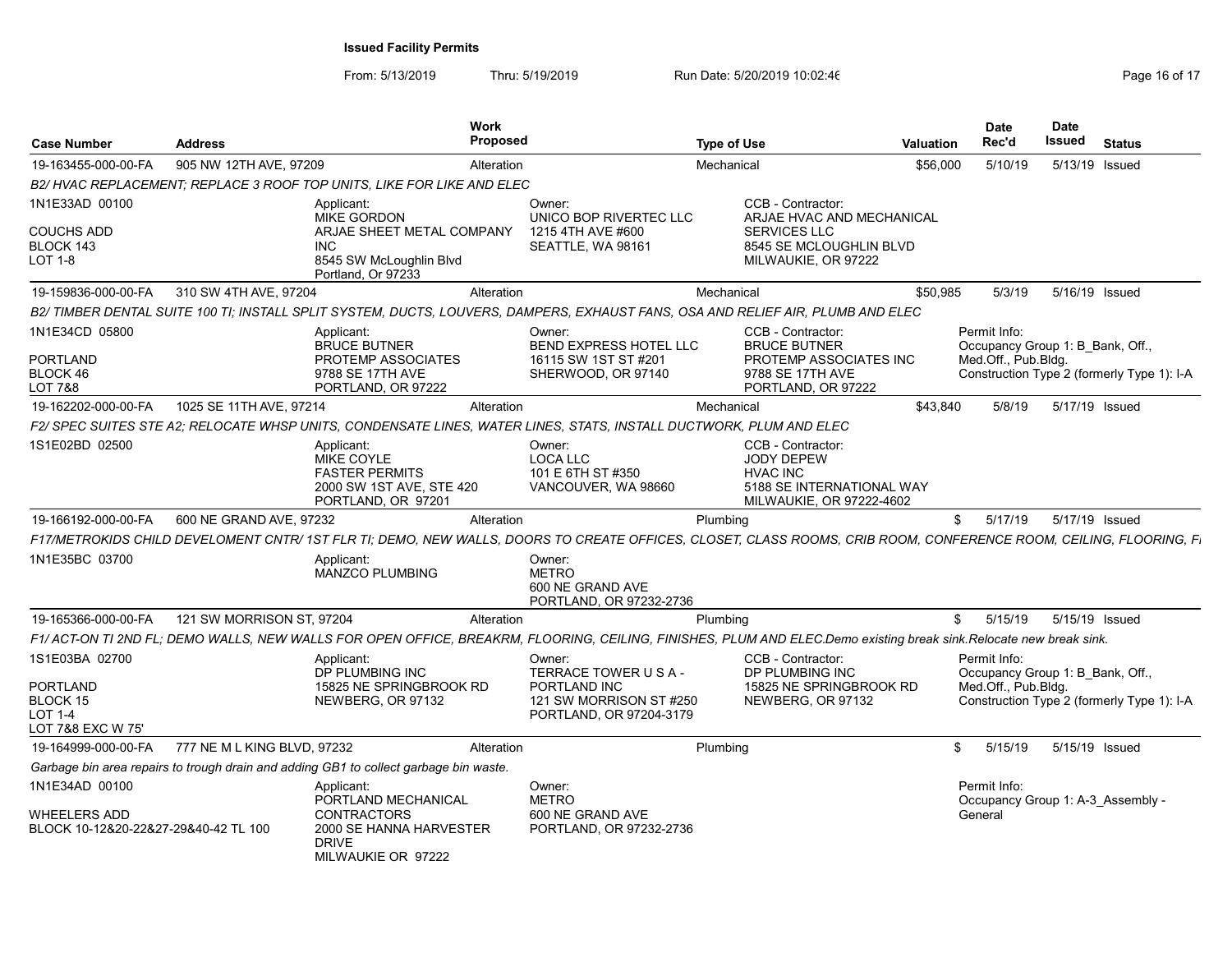|                                             |                            | <b>Work</b>                                                                                                                                                        |                                                                                |                    |                                                              | <b>Date</b>                          | <b>Date</b> |                                                         |
|---------------------------------------------|----------------------------|--------------------------------------------------------------------------------------------------------------------------------------------------------------------|--------------------------------------------------------------------------------|--------------------|--------------------------------------------------------------|--------------------------------------|-------------|---------------------------------------------------------|
| <b>Case Number</b>                          | <b>Address</b>             | Proposed                                                                                                                                                           |                                                                                | <b>Type of Use</b> | Valuation                                                    | Rec'd                                | Issued      | <b>Status</b>                                           |
| 19-163740-000-00-FA                         | 1300 SW 5TH AVE, 97201     | Alteration                                                                                                                                                         |                                                                                | Plumbing           |                                                              | 5/13/19                              |             | 5/14/19 Final                                           |
|                                             |                            | F13/WELLS FARGO TOWER SPEC SUITE 3500 TI; ENTIRE 35TH FLR DEMO WALLS, CEILING, FLOORING, FINISHES, PLUMB AND ELEC - RETURN ENTIRE FLOOR TO SHELL FOR FUTURE TENANT |                                                                                |                    |                                                              |                                      |             |                                                         |
| 1S1E03BC 01800                              |                            | Applicant:<br><b>RAYBORN'S PLUMBING INC</b>                                                                                                                        | Owner:<br>SOF-XI WFP OWNER LLC                                                 |                    |                                                              |                                      |             |                                                         |
| PORTLAND<br><b>BLOCK 148 TL 1800</b>        |                            | 19990 SW CIPOLE RD<br>TUALATIN, OR 97062                                                                                                                           | 591 W PUTNAM AVE<br>GREENWICH, CT 06830                                        |                    |                                                              |                                      |             |                                                         |
| 19-162306-000-00-FA                         | 121 SW SALMON ST, 97204    | Alteration                                                                                                                                                         |                                                                                | Plumbing           |                                                              | 5/9/19                               |             | 5/14/19 Final                                           |
|                                             |                            | F5/1WTC/14TH FLR; DEMO, REMODEL RESTROOMS WITH NEW FIXTURES, FINISHES, CEILING, ELEC AND PLUMB.Replace old toilets with new.                                       |                                                                                |                    |                                                              |                                      |             |                                                         |
| 1S1E03BA 02100                              |                            | Applicant:<br><b>MCKINSTRY CO</b><br>16790 NE MASON ST. STE 100<br>PORTLAND, OR 97230                                                                              | Owner:<br>121 SW SALMON ST CORP<br>121 SW SALMON ST<br>PORTLAND, OR 97204-9951 |                    |                                                              | Permit Info:<br>Occupancy Group 1: B |             | Construction Type 2 (formerly Type 1): I-A              |
| 19-164374-000-00-FA                         | 1010 NW FLANDERS ST, 97209 | Alteration                                                                                                                                                         |                                                                                | Plumbing           |                                                              | 5/14/19                              |             | 5/14/19 Issued                                          |
|                                             |                            | F16/ SPEC TENANT BUILD OUT 3RD FLR; 1ST TIME TENANT, OCCUPANCY B, NEW WALLS TO CREATE LOBBY & RECEPTION AREA, CONFERENCE RM, PHONE RMS, FLEX RMS, WELLNESS RM, W   |                                                                                |                    |                                                              |                                      |             |                                                         |
| 1N1E34CB 03100                              |                            | Applicant:<br>ALLIANT SYSTEMS LLC                                                                                                                                  | Owner:<br><b>FLANDERS VENTURE LLC</b>                                          |                    |                                                              |                                      |             |                                                         |
| <b>COUCHS ADD</b><br>BLOCK 71<br>LOT 4&5&8  |                            | 1600 NW 167TH PL STE 330<br>BEAVERTON, OR 97006                                                                                                                    | 10260 SW GREENBURG RD #170<br>PORTLAND, OR 97223-5511                          |                    |                                                              |                                      |             |                                                         |
| Total # of FA Alteration permits issued: 95 |                            |                                                                                                                                                                    |                                                                                |                    | Total valuation of FA Alteration permits issued: \$6,343,326 |                                      |             |                                                         |
| Total # of Facility Permits issued: 95      |                            |                                                                                                                                                                    |                                                                                |                    |                                                              |                                      |             | Total valuation of Facility Permits issued: \$6,343,326 |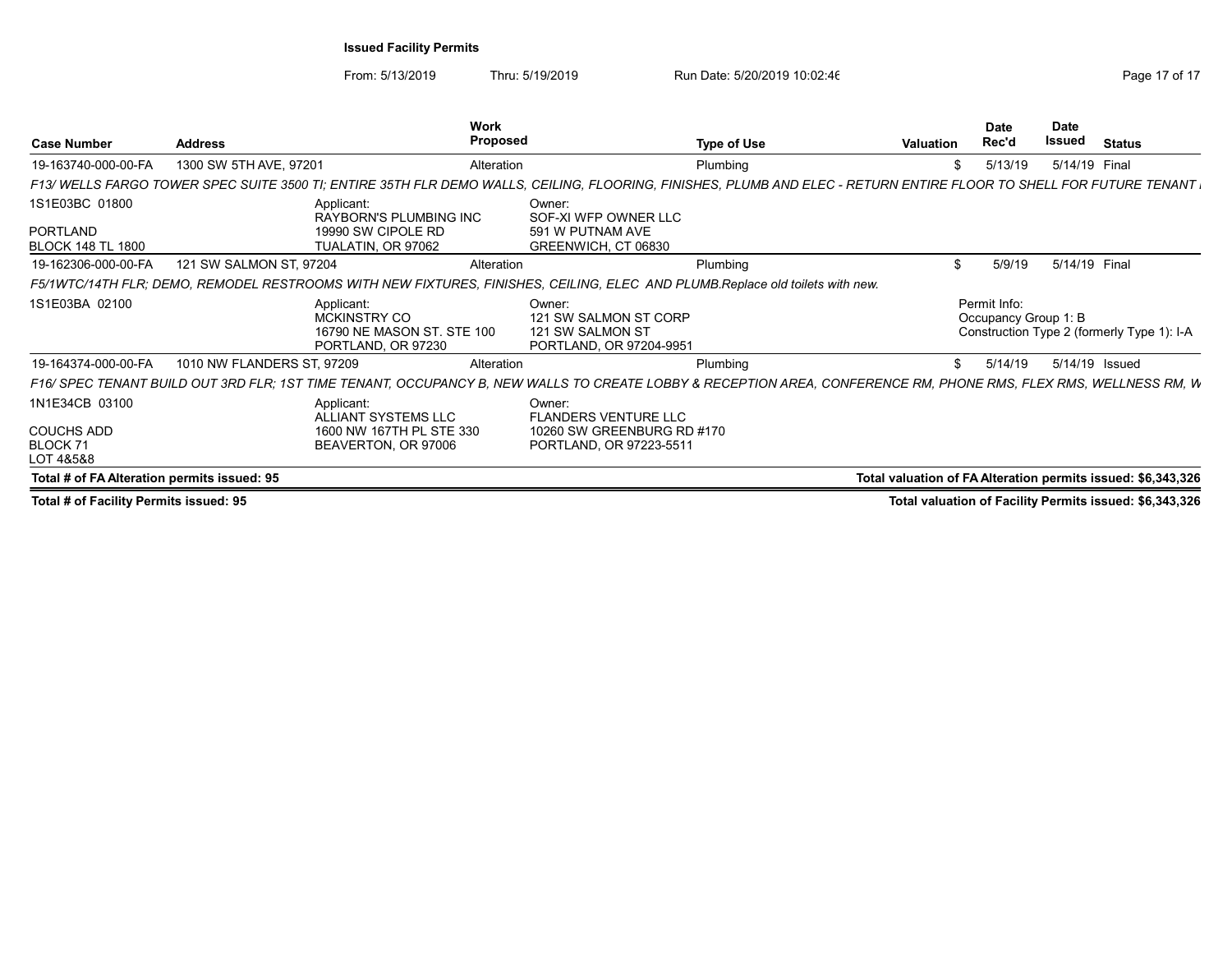## Issued Site Development Permits

From: 5/13/2019 Thru: 5/19/2019 Run Date: 5/20/2019 10:02:46 From: 5/13/2019 10:02:46

|                                                |                            |                                                                                                                | <b>Work</b>           |                                                                                                                                                                   |                    |                                                                                       |                  | <b>Date</b> | <b>Date</b>    |                                                                |
|------------------------------------------------|----------------------------|----------------------------------------------------------------------------------------------------------------|-----------------------|-------------------------------------------------------------------------------------------------------------------------------------------------------------------|--------------------|---------------------------------------------------------------------------------------|------------------|-------------|----------------|----------------------------------------------------------------|
| <b>Case Number</b><br><b>Address</b>           |                            |                                                                                                                | <b>Proposed</b>       |                                                                                                                                                                   | <b>Type of Use</b> |                                                                                       | <b>Valuation</b> | Rec'd       | Issued         | <b>Status</b>                                                  |
| 19-125998-000-00-SD                            | 5990 SW HAMILTON ST, 97221 |                                                                                                                | Grading               |                                                                                                                                                                   |                    | <b>Existing Residential Site</b>                                                      | \$20,000         | 2/27/19     | 5/17/19        | Issued                                                         |
|                                                |                            | <b>GRADING AND TREE PROTECTION IN PREPARATION OF PUBLIC WORKS PERMIT</b>                                       |                       |                                                                                                                                                                   |                    |                                                                                       |                  |             |                |                                                                |
| 1S1E18BA 04200                                 |                            | Applicant:<br><b>ZAC HORTON</b>                                                                                |                       | Owner:<br><b>JAMES METCALFE</b>                                                                                                                                   |                    | CCB - Contractor:<br>S & W UNDERGROUND INC                                            |                  |             |                |                                                                |
| <b>B P CARDWELL TR</b><br>LOT 3 TL 4200        |                            | <b>FASTER PERMITS</b><br>2000 SW 1ST AVE SUITE 420<br>PORTLAND, OR 97201                                       |                       | 5910 SW HAMILTON ST<br>PORTLAND, OR 97221-1232                                                                                                                    |                    | 2360 NW MARINE DR<br>TROUTDALE, OR 97060                                              |                  |             |                |                                                                |
| Total # of SD Grading permits issued: 1        |                            |                                                                                                                |                       |                                                                                                                                                                   |                    |                                                                                       |                  |             |                | Total valuation of SD Grading permits issued: \$20,000         |
| 18-281589-000-00-SD                            | 13401 E BURNSIDE, 97230    |                                                                                                                |                       | Private Site Improvements/Subdivision New Land Division/Subdivision                                                                                               |                    |                                                                                       | \$140,000        | 12/21/18    | 5/17/19 Issued |                                                                |
|                                                |                            |                                                                                                                |                       | SITE IMPROVEMENTS FOR NEW 32 LOT SUBDIVISION TO INCLUDE 2 PRIVATE ALLEY TRACTS, GRADING, EROSION CONTROL, AND UTILITIES; ****PUBLIC IMPROVEMENTS PERMIT TH0769*** |                    |                                                                                       |                  |             |                |                                                                |
| 1N2E35DB 07600                                 |                            | Applicant:<br><b>MORGAN WILL</b><br>STAFFORD LAND COMPANY, INC<br>8840 SW HOLLY STREET<br>WILSONVILLE OR 97070 |                       | Owner:<br>PARKSIDE LITTLE LEAGUE INC<br>PO BOX 20204<br>PORTLAND, OR 97294                                                                                        |                    |                                                                                       |                  |             |                |                                                                |
|                                                |                            | Total # of SD Private Site Improvements/Subdivision permits issued: 1                                          |                       |                                                                                                                                                                   |                    | Total valuation of SD Private Site Improvements/Subdivision permits issued: \$140,000 |                  |             |                |                                                                |
| 18-114108-000-00-SD                            | 5135 SE 111TH AVE, 97266   |                                                                                                                | <b>Private Street</b> |                                                                                                                                                                   |                    | New Land Division/Subdivision                                                         | \$131.450        | 1/30/18     | 5/15/19 Issued |                                                                |
|                                                |                            | NEW TRACT 'A' PRIVATE STREET AND ASSOCIATED GRADING AND PRIVATE UTILITIES.                                     |                       |                                                                                                                                                                   |                    |                                                                                       |                  |             |                |                                                                |
| 1S2E15BD 03100                                 |                            | Applicant:<br><b>KEVIN PARTAIN</b>                                                                             |                       | Owner:<br><b>THOMAS C HULETT</b>                                                                                                                                  |                    | CCB - Contractor:<br><b>JB CEREGHINO CONSTRUCTION</b>                                 |                  |             |                |                                                                |
| MIDLAND AC TR<br>LOT 41&42 TL 3100             |                            | <b>URBAN VISIONS</b><br>223 NE 56TH AVENUE<br>PORTLAND, OR 97213                                               |                       | 1801 NW 140TH CIR<br>VANCOUVER, WA 98685-1676                                                                                                                     |                    | <b>INC</b><br>1640 AMONSON CT<br>GLADSTONE, OR 97027                                  |                  |             |                |                                                                |
| Total # of SD Private Street permits issued: 1 |                            |                                                                                                                |                       |                                                                                                                                                                   |                    |                                                                                       |                  |             |                | Total valuation of SD Private Street permits issued: \$131,450 |

Total # of Site Development Permits issued: 3 Total valuation of Site Development Permits issued: \$291,450